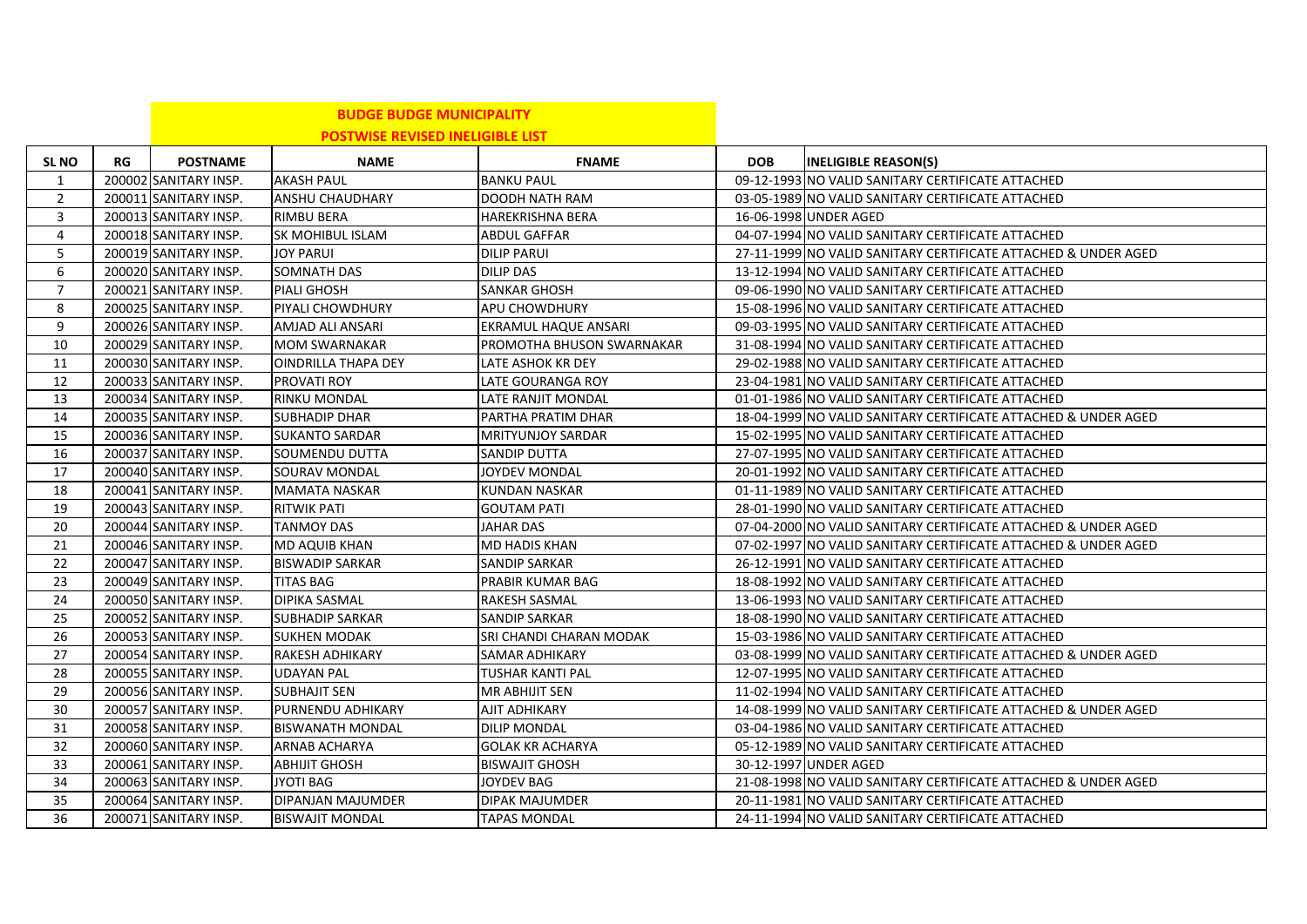| <b>SLNO</b> | RG | <b>POSTNAME</b>       | <b>NAME</b>                   | <b>FNAME</b>              | <b>DOB</b> | <b>INELIGIBLE REASON(S)</b>                                    |
|-------------|----|-----------------------|-------------------------------|---------------------------|------------|----------------------------------------------------------------|
| 37          |    | 200072 SANITARY INSP. | <b>RUPA PANDEY</b>            | LT. RAGHUNATH PANDAY      |            | 05-04-1995 NO VALID SANITARY CERTIFICATE ATTACHED              |
| 38          |    | 200073 SANITARY INSP. | <b>DILIP KUMAR PANDAY</b>     | LT. RAGHUNATH PANDAY      |            | 20-02-1995 NO VALID SANITARY CERTIFICATE ATTACHED              |
| 39          |    | 200081 SANITARY INSP. | PUSPENDU BIKASH MONDAL        | SOURANSHU RANJAN MONDAL   |            | 06-11-1976 NO VALID SANITARY CERTIFICATE ATTACHED & OVER AGED  |
| 40          |    | 200082 SANITARY INSP. | <b>INDRANI DAS</b>            | <b>SUDARSAN DAS</b>       |            | 07-10-1997 NO VALID SANITARY CERTIFICATE ATTACHED & UNDER AGED |
| 41          |    | 200084 SANITARY INSP. | <b>JOY MONDAL</b>             | LATE MANTU MONDAL         |            | 10-08-1996 NO VALID SANITARY CERTIFICATE ATTACHED              |
| 42          |    | 200087 SANITARY INSP. | AGNIDIPTA NAHA                | SAGAR CHANDRA NAHA        |            | 28-02-1993 NO VALID SANITARY CERTIFICATE ATTACHED              |
| 43          |    | 200089 SANITARY INSP. | <b>ARNAB BISWAS</b>           | ARUN KUMAR BISWAS         |            | 04-03-1985 NO VALID SANITARY CERTIFICATE ATTACHED              |
| 44          |    | 200090 SANITARY INSP. | BAPAN HALDER                  | <b>SUKDEV HALDER</b>      |            | 11-11-1984 NO VALID SANITARY CERTIFICATE ATTACHED              |
| 45          |    | 200091 SANITARY INSP. | <b>PRAKASH BOSE</b>           | <b>SEKHAR BOSE</b>        |            | 14-12-1998 NO VALID SANITARY CERTIFICATE ATTACHED & UNDER AGED |
| 46          |    | 200092 SANITARY INSP. | <b>ABINASH PURKAIT</b>        | <b>PRADIP PURKAIT</b>     |            | 14-06-1992 NO VALID SANITARY CERTIFICATE ATTACHED              |
| 47          |    | 200093 SANITARY INSP. | <b>PRASANTA DAS</b>           | <b>KRISHNA DAS</b>        |            | 05-09-1980 NO VALID SANITARY CERTIFICATE ATTACHED              |
| 48          |    | 200094 SANITARY INSP. | RISHAV DUTTA                  | KASHINATH DUTTA           |            | 16-12-1994 NO VALID SANITARY CERTIFICATE ATTACHED              |
| 49          |    | 200095 SANITARY INSP. | <b>SK NAYEEM</b>              | <b>SK SAMUN BASIR</b>     |            | 25-04-1995 NO VALID SANITARY CERTIFICATE ATTACHED              |
| 50          |    | 200097 SANITARY INSP. | PIYALI MONDAL                 | <b>SHANKU MONDAL</b>      |            | 06-03-1997 NO VALID SANITARY CERTIFICATE ATTACHED & UNDER AGED |
| 51          |    | 200100 SANITARY INSP. | <b>SANDIP KAYAL</b>           | <b>LATE MATHUR KAYAL</b>  |            | 17-09-1990 NO VALID SANITARY CERTIFICATE ATTACHED              |
| 52          |    | 200101 SANITARY INSP. | <b>SARBAJAYA MONDAL</b>       | <b>ASHOKE MONDAL</b>      |            | 13-11-1999 NO VALID SANITARY CERTIFICATE ATTACHED & UNDER AGED |
| 53          |    | 200102 SANITARY INSP. | ANUJ KUMAR DALUI              | <b>HARI PADA DALUI</b>    |            | 09-03-1997 NO VALID SANITARY CERTIFICATE ATTACHED & UNDER AGED |
| 54          |    | 200103 SANITARY INSP. | ISHARBANI PATRA DHARA         | W/O MIHIR PATRA           |            | 04-02-1990 NO VALID SANITARY CERTIFICATE ATTACHED              |
| 55          |    | 200104 SANITARY INSP. | <b>AMAL DEY</b>               | <b>BIMAL DEY</b>          |            | 23-05-1998 NO VALID SANITARY CERTIFICATE ATTACHED & UNDER AGED |
| 56          |    | 200105 SANITARY INSP. | ISUVOJIT CHATTERJEE           | <b>KALIDAS CHATTERJEE</b> |            | 06-04-1989 NO VALID SANITARY CERTIFICATE ATTACHED              |
| 57          |    | 200109 SANITARY INSP. | <b>SHUSAVAN DALUI</b>         | <b>BABLU DALUI</b>        |            | 03-03-1993 NO VALID SANITARY CERTIFICATE ATTACHED              |
| 58          |    | 200113 SANITARY INSP. | SOURAV MONDAL                 | <b>SUBRATA MONDAL</b>     |            | 30-04-1994 NO VALID SANITARY CERTIFICATE ATTACHED              |
| 59          |    | 200114 SANITARY INSP. | IKUMKUM SAMANTA               | ARUN KUMAR SAMANTA        |            | 03-10-1991 NO VALID SANITARY CERTIFICATE ATTACHED              |
| 60          |    | 200115 SANITARY INSP. | <b>RAKHI DEY</b>              | <b>BISWANATH DEY</b>      |            | 17-04-1997 NO VALID SANITARY CERTIFICATE ATTACHED & UNDER AGED |
| 61          |    | 200117 SANITARY INSP. | <b>ABDUL KARIM NAWAZ</b>      | <b>ABDUL RAHIM</b>        |            | 20-05-1998 NO VALID SANITARY CERTIFICATE ATTACHED & UNDER AGED |
| 62          |    | 200118 SANITARY INSP. | DAYAMAY MONDAL                | SATISH CHANDRA MONDAL     |            | 01-09-1975 OVER AGED                                           |
| 63          |    | 200119 SANITARY INSP. | <b>SUTAPA BOSE</b>            | TIMIR KUMAR BOSE          |            | 19-06-1993 NO VALID SANITARY CERTIFICATE ATTACHED              |
| 64          |    | 200120 SANITARY INSP. | ISAHIDUR RAHAMAN              | <b>SAWKAT ALI</b>         |            | 08-09-1988 NO VALID SANITARY CERTIFICATE ATTACHED              |
| 65          |    | 200121 SANITARY INSP. | <b>SOURAV DAS</b>             | PARIMAL KANTI DAS         |            | 10-11-1990 NO VALID SANITARY CERTIFICATE ATTACHED              |
| 66          |    | 200126 SANITARY INSP. | <b>ABHRAJIT BHOWMIK</b>       | LATE APURBA KUMAR BHOWMIK |            | 08-08-1995 NO VALID SANITARY CERTIFICATE ATTACHED              |
| 67          |    | 200127 SANITARY INSP. | PINKI KUMARI                  | W/O RAVI KUMAR YADAV      |            | 10-07-1993 NO VALID SANITARY CERTIFICATE ATTACHED              |
| 68          |    | 200128 SANITARY INSP. | TUSHAR SADHUKHAN              | TULSI SADHUKHAN           |            | 23-10-1997 NO VALID SANITARY CERTIFICATE ATTACHED & UNDER AGED |
| 69          |    | 200129 SANITARY INSP. | İMOHIT KUMAR OJHA             | CHANDRIKA OJHA            |            | 24-09-1997 NO VALID SANITARY CERTIFICATE ATTACHED & UNDER AGED |
| 70          |    | 200131 SANITARY INSP. | DUDI RAHUL RAO                | D NAGEDSH RAO             |            | 16-11-1996 NO VALID SANITARY CERTIFICATE ATTACHED              |
| 71          |    | 200132 SANITARY INSP. | PARTHA BHOWMIK                | CHANDAN BHOWMIK           |            | 02-11-1990 NO VALID SANITARY CERTIFICATE ATTACHED              |
| 72          |    | 200135 SANITARY INSP. | <b>GYANENDRA KUMAR MISHRA</b> | CHANDRA PRAKASH MISHRA    |            | 01-04-1981 NO VALID SANITARY CERTIFICATE ATTACHED              |
| 73          |    | 200137 SANITARY INSP. | UTTAM KUMAR GUPTA             | SODAMA PRASAD GUPTA       |            | 08-07-1986 NO VALID SANITARY CERTIFICATE ATTACHED              |
| 74          |    | 200138 SANITARY INSP. | <b>ASIM KARMAKAR</b>          | <b>BHARAT KARMAKAR</b>    |            | 29-03-1993 NO VALID SANITARY CERTIFICATE ATTACHED              |
| 75          |    | 200139 SANITARY INSP. | <b>BASUDEB NASKAR</b>         | LATE ABHIJIT NASKAR       |            | 21-10-1994 NO VALID SANITARY CERTIFICATE ATTACHED              |
| 76          |    | 200140 SANITARY INSP. | ISK SAIYEDUR RAHAMAN          | ISK HAFIJUR RAHAMAN       |            | 12-01-1995 NO VALID SANITARY CERTIFICATE ATTACHED              |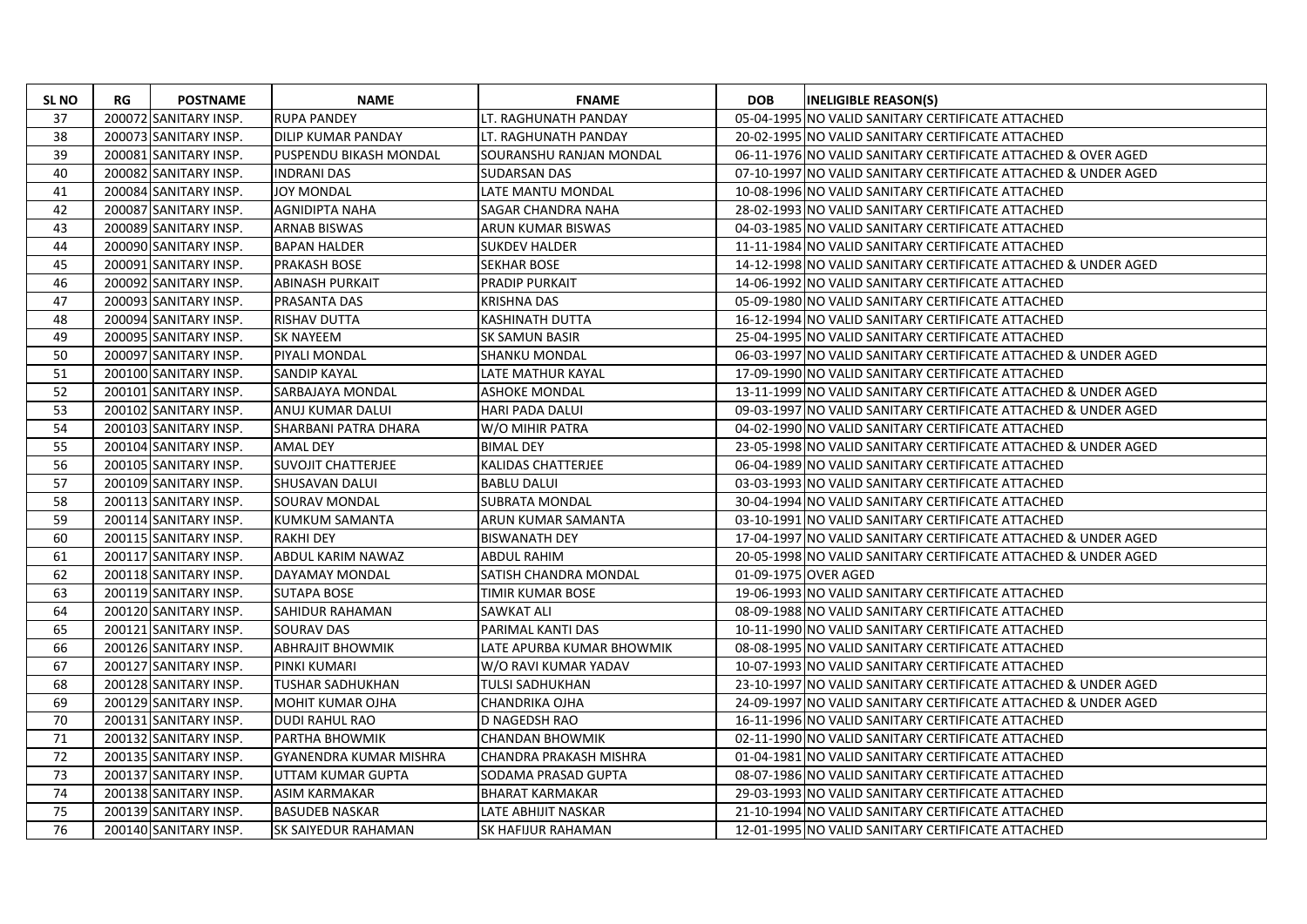| <b>SL NO</b> | RG | <b>POSTNAME</b>       | <b>NAME</b>               | <b>FNAME</b>               | <b>DOB</b> | <b>INELIGIBLE REASON(S)</b>                                    |
|--------------|----|-----------------------|---------------------------|----------------------------|------------|----------------------------------------------------------------|
| 77           |    | 200142 SANITARY INSP. | <b>SHRABONTY SAHA</b>     | HIMANGSHU KUMAR SAHA       |            | 17-08-1993 NO VALID SANITARY CERTIFICATE ATTACHED              |
| 78           |    | 200144 SANITARY INSP. | <b>BABUN NAG</b>          | LATE DILIP NAG             |            | 14-08-1983 NO VALID SANITARY CERTIFICATE ATTACHED              |
| 79           |    | 200146 SANITARY INSP. | <b>AVIK DAS</b>           | <b>SUKUMAR DAS</b>         |            | 10-02-1999 NO VALID SANITARY CERTIFICATE ATTACHED & UNDER AGED |
| 80           |    | 200147 SANITARY INSP. | <b>SANDIP KHANRA</b>      | <b>MADAN KHANRA</b>        |            | 30-04-1997 NO VALID SANITARY CERTIFICATE ATTACHED & UNDER AGED |
| 81           |    | 200148 SANITARY INSP. | <b>PUJA DAS</b>           | <b>MOHAN KUMAR DAS</b>     |            | 07-10-1998 NO VALID SANITARY CERTIFICATE ATTACHED & UNDER AGED |
| 82           |    | 200149 SANITARY INSP. | <b>JAVED SANFUI</b>       | <b>JAHANGIR SANFUI</b>     |            | 26-08-1992 NO VALID SANITARY CERTIFICATE ATTACHED              |
| 83           |    | 200150 SANITARY INSP. | <b>SK MIRAJUL</b>         | <b>SK JAKIR</b>            |            | 28-04-1991 NO VALID SANITARY CERTIFICATE ATTACHED              |
| 84           |    | 200151 SANITARY INSP. | SONALI ADHIKARY           | LATE TARAKNATH ADHIKARY    |            | 20-11-1991 NO VALID SANITARY CERTIFICATE ATTACHED              |
| 85           |    | 200152 SANITARY INSP. | <b>SUVANKAR DAS</b>       | <b>SANATAN DAS</b>         |            | 06-08-1998 NO VALID SANITARY CERTIFICATE ATTACHED & UNDER AGED |
| 86           |    | 200153 SANITARY INSP. | ROSEDIPTA NASKAR          | <b>RABIN NASKAR</b>        |            | 20-08-1997 NO VALID SANITARY CERTIFICATE ATTACHED & UNDER AGED |
| 87           |    | 200154 SANITARY INSP. | <b>SMITA HAZRA</b>        | <b>BISWARUP HAZRA</b>      |            | 12-09-1982 NO VALID SANITARY CERTIFICATE ATTACHED              |
| 88           |    | 200155 SANITARY INSP. | <b>SAGAR ADHIKARY</b>     | SAMAR ADHIKARY             |            | 06-08-1998 NO VALID SANITARY CERTIFICATE ATTACHED & UNDER AGED |
| 89           |    | 200156 SANITARY INSP. | KUMARI PINKI RAM          | <b>GANESH CHAND RAM</b>    |            | 12-01-1993 NO VALID SANITARY CERTIFICATE ATTACHED              |
| 90           |    | 200157 SANITARY INSP. | <b>SUJAN MONDAL</b>       | CHITTARANJAN MONDAL        |            | 28-02-1985 NO VALID SANITARY CERTIFICATE ATTACHED              |
| 91           |    | 200158 SANITARY INSP. | <b>DEBASISH BHOWMICK</b>  | <b>PARITOSH BHOWMICK</b>   |            | 25-01-1992 NO VALID SANITARY CERTIFICATE ATTACHED              |
| 92           |    | 200160 SANITARY INSP. | ISURJYA KANTA POREL       | <b>RABINDRANATH POREL</b>  |            | 18-11-2000 NO VALID SANITARY CERTIFICATE ATTACHED & UNDER AGED |
| 93           |    | 200162 SANITARY INSP. | <b>SONU KUMAR SINGH</b>   | <b>GOPAL PRASAD SINGH</b>  |            | 14-02-1995 NO VALID SANITARY CERTIFICATE ATTACHED              |
| 94           |    | 200164 SANITARY INSP. | <b>SANJOY DUTTA</b>       | LATE SUBIR KUMAR DUTTA     |            | 09-08-1983 NO VALID SANITARY CERTIFICATE ATTACHED              |
| 95           |    | 200166 SANITARY INSP. | <b>TAPAN GURAY</b>        | <b>PRASANTA GURAY</b>      |            | 31-01-1994 NO VALID SANITARY CERTIFICATE ATTACHED              |
| 96           |    | 200168 SANITARY INSP. | <b>SUVANKAR HALDER</b>    | <b>MONORANJAN HALDER</b>   |            | 12-08-1982 NO VALID SANITARY CERTIFICATE ATTACHED              |
| 97           |    | 200169 SANITARY INSP. | <b>RAJU GHOSH</b>         | <b>PALAN GHOSH</b>         |            | 10-02-1991 NO VALID SANITARY CERTIFICATE ATTACHED              |
| 98           |    | 200170 SANITARY INSP. | <b>ANIRUDHYA DAS</b>      | <b>MONTU DAS</b>           |            | 01-06-1988 NO VALID SANITARY CERTIFICATE ATTACHED              |
| 99           |    | 200171 SANITARY INSP. | <b>SAYANI CHAKRABORTY</b> | <b>MANIK CHAKRABORTY</b>   |            | 12-12-1998 NO VALID SANITARY CERTIFICATE ATTACHED & UNDER AGED |
| 100          |    | 200173 SANITARY INSP. | <b>SRIJAN OJHA</b>        | <b>GOUTAM OJHA</b>         |            | 08-05-1996 NO VALID SANITARY CERTIFICATE ATTACHED              |
| 101          |    | 200174 SANITARY INSP. | <b>MONALISA SADHUKHAN</b> | PRONOB SADHUKHAN           |            | 13-07-1986 NO VALID SANITARY CERTIFICATE ATTACHED              |
| 102          |    | 200175 SANITARY INSP. | <b>RUDRA PROSAD DAS</b>   | <b>RAGHU NATH DAS</b>      |            | 07-07-1995 NO VALID SANITARY CERTIFICATE ATTACHED              |
| 103          |    | 200176 SANITARY INSP. | <b>TANMAY DEY</b>         | PULAK KUMAR DEY            |            | 26-02-1994 NO VALID SANITARY CERTIFICATE ATTACHED              |
| 104          |    | 200178 SANITARY INSP. | MOUMITA DAS               | <b>RAM KRISHNA DAS</b>     |            | 04-08-1997 NO VALID SANITARY CERTIFICATE ATTACHED & UNDER AGED |
| 105          |    | 200179 SANITARY INSP. | <b>SHABBIR ANSARI</b>     | <b>JHANGIR ANSARI</b>      |            | 06-02-2000 NO VALID SANITARY CERTIFICATE ATTACHED & UNDER AGED |
| 106          |    | 200180 SANITARY INSP. | <b>MD ASHIF HASSAN</b>    | <b>MD HASHIM</b>           |            | 15-08-1999 NO VALID SANITARY CERTIFICATE ATTACHED & UNDER AGED |
| 107          |    | 200181 SANITARY INSP. | <b>SOMASHREE BARIK</b>    | UTTAM BARIK                |            | 10-07-1995 NO VALID SANITARY CERTIFICATE ATTACHED              |
| 108          |    | 200182 SANITARY INSP. | <b>ARCHANA MONDAL</b>     | <b>MRINAL KANTI MONDAL</b> |            | 01-10-1977 NO VALID SANITARY CERTIFICATE ATTACHED & OVER AGED  |
| 109          |    | 200185 SANITARY INSP. | <b>AMIRUL MOLLA</b>       | <b>JILANI MOLLA</b>        |            | 01-05-1993 NO VALID SANITARY CERTIFICATE ATTACHED              |
| 110          |    | 200186 SANITARY INSP. | <b>AJOY NATH</b>          | <b>BIJOY GOPAL NATH</b>    |            | 10-10-1995 NO VALID SANITARY CERTIFICATE ATTACHED              |
| 111          |    | 200187 SANITARY INSP. | <b>DEEPANKAR DAS</b>      | LATE DINESH CHANDRA DAS    |            | 25-05-1999 NO VALID SANITARY CERTIFICATE ATTACHED & UNDER AGED |
| 112          |    | 200188 SANITARY INSP. | <b>SAYANI GHOSH</b>       | <b>SURAJIT GHOSH</b>       |            | 30-08-2000 NO VALID SANITARY CERTIFICATE ATTACHED & UNDER AGED |
| 113          |    | 200189 SANITARY INSP. | <b>PRASFUTITA GHOSH</b>   | <b>PRANAY KR GHOSH</b>     |            | 16-07-1996 NO VALID SANITARY CERTIFICATE ATTACHED              |
| 114          |    | 200190 SANITARY INSP. | <b>RESHMI KHATOON</b>     | <b>MD ASGAR</b>            |            | 02-06-2000 NO VALID SANITARY CERTIFICATE ATTACHED & UNDER AGED |
| 115          |    | 200191 SANITARY INSP. | <b>SK SAHIL</b>           | <b>SK JOYNAL</b>           |            | 29-03-1997 NO VALID SANITARY CERTIFICATE ATTACHED & UNDER AGED |
| 116          |    | 200192 SANITARY INSP. | <b>AVISHEK CHOWDHURY</b>  | PRANESH KUMAR CHOWDHURY    |            | 03-10-1992 NO VALID SANITARY CERTIFICATE ATTACHED              |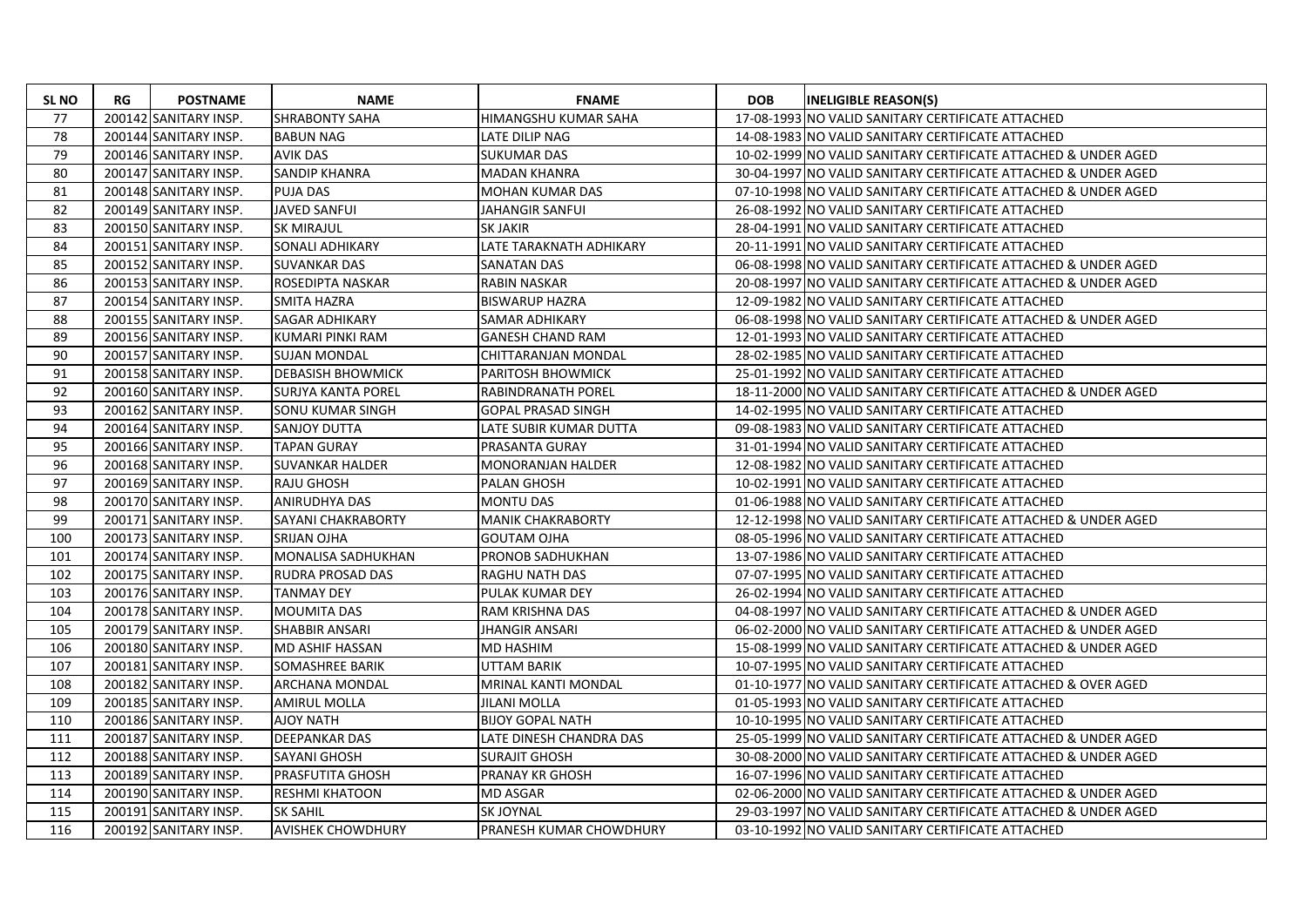| <b>SL NO</b> | RG | <b>POSTNAME</b>       | <b>NAME</b>                  | <b>FNAME</b>               | <b>DOB</b> | <b>INELIGIBLE REASON(S)</b>                                    |
|--------------|----|-----------------------|------------------------------|----------------------------|------------|----------------------------------------------------------------|
| 117          |    | 200193 SANITARY INSP. | <b>MANAS PRATIHAR</b>        | <b>JHANTU PRATIHAR</b>     |            | 04-01-1995 NO VALID SANITARY CERTIFICATE ATTACHED              |
| 118          |    | 200194 SANITARY INSP. | SHAMPA DAS PATRA             | PROLAY KUMAR DAS           |            | 01-07-1993 NO VALID SANITARY CERTIFICATE ATTACHED              |
| 119          |    | 200195 SANITARY INSP. | <b>SHANTANU DAS</b>          | <b>JAGADISH DAS</b>        |            | 11-12-1998 NO VALID SANITARY CERTIFICATE ATTACHED & UNDER AGED |
| 120          |    | 200196 SANITARY INSP. | <b>DEEP DAS</b>              | DILIP KUMAR DAS            |            | 30-03-1993 NO VALID SANITARY CERTIFICATE ATTACHED              |
| 121          |    | 200197 SANITARY INSP. | <b>SATADAL MALLICK</b>       | LATE SARAT CHANDRA MALLICK |            | 08-05-1976 OVER AGED                                           |
| 122          |    | 200198 SANITARY INSP. | <b>ABHISHEK NASKAR</b>       | TAPAN NASKAR               |            | 28-06-1995 NO VALID SANITARY CERTIFICATE ATTACHED              |
| 123          |    | 200199 SANITARY INSP. | <b>ARPAN CHAKRABORTY</b>     | <b>ANUP CHAKRABORTY</b>    |            | 17-11-1992 NO VALID SANITARY CERTIFICATE ATTACHED              |
| 124          |    | 200200 SANITARY INSP. | <b>AMIYA PRAMANICK</b>       | <b>JHANTU PRAMANICK</b>    |            | 29-11-2000 NO VALID SANITARY CERTIFICATE ATTACHED & UNDER AGED |
| 125          |    | 200201 SANITARY INSP. | <b>JONEY MITCHELL</b>        | JOYANTA MITCHELL           |            | 26-10-1998 NO VALID SANITARY CERTIFICATE ATTACHED & UNDER AGED |
| 126          |    | 200202 SANITARY INSP. | <b>SOMEN KARMAKAR</b>        | PRASANTA KARMAKAR          |            | 19-08-1991 NO VALID SANITARY CERTIFICATE ATTACHED              |
| 127          |    | 200203 SANITARY INSP. | <b>ABHISHEK ROYCHOWDHURY</b> | <b>TANMOY ROYCHOWDHURY</b> |            | 24-06-1996 NO VALID SANITARY CERTIFICATE ATTACHED              |
| 128          |    | 200204 SANITARY INSP. | <b>PIYALI DAS</b>            | PINTU DAS                  |            | 03-04-1999 NO VALID SANITARY CERTIFICATE ATTACHED & UNDER AGED |
| 129          |    | 200205 SANITARY INSP. | SOUVICK DAS                  | <b>PRABIR DAS</b>          |            | 19-01-1996 NO VALID SANITARY CERTIFICATE ATTACHED              |
| 130          |    | 200206 SANITARY INSP. | <b>SRABANTI BISWAS</b>       | <b>HANOK BISWAS</b>        |            | 20-05-1996 NO VALID SANITARY CERTIFICATE ATTACHED              |
| 131          |    | 200207 SANITARY INSP. | <b>ANINDITA PANJAL</b>       | LATE ALOKE KR PANJAL       |            | 27-05-1994 NO VALID SANITARY CERTIFICATE ATTACHED              |
| 132          |    | 200208 SANITARY INSP. | <b>PUNAM SHAW</b>            | <b>BHOLA SHAW</b>          |            | 08-07-1990 NO VALID SANITARY CERTIFICATE ATTACHED              |
| 133          |    | 200209 SANITARY INSP. | <b>DIPIKA HALDER</b>         | <b>MAHADEV HALDER</b>      |            | 31-05-1997 NO VALID SANITARY CERTIFICATE ATTACHED & UNDER AGED |
| 134          |    | 200210 SANITARY INSP. | REEYA CHATTERJEE             | <b>DEBU CHATTERJEE</b>     |            | 17-10-1993 NO VALID SANITARY CERTIFICATE ATTACHED              |
| 135          |    | 200211 SANITARY INSP. | CHHANDA ADHIKARY             | TARAPADA ADHIKARY          |            | 05-07-1997 NO VALID SANITARY CERTIFICATE ATTACHED & UNDER AGED |
| 136          |    | 200213 SANITARY INSP. | <b>SUBHOJIT DAS</b>          | UTTAM DAS                  |            | 15-04-1997 NO VALID SANITARY CERTIFICATE ATTACHED & UNDER AGED |
| 137          |    | 200216 SANITARY INSP. | <b>INDRANI GHOSH</b>         | <b>GURUDAS GHOSH</b>       |            | 04-08-1999 NO VALID SANITARY CERTIFICATE ATTACHED & UNDER AGED |
| 138          |    | 200218 SANITARY INSP. | <b>SURAJIT KAMILA</b>        | <b>MOHAN KAMILA</b>        |            | 07-11-1996 NO VALID SANITARY CERTIFICATE ATTACHED              |
| 139          |    | 200219 SANITARY INSP. | TARAK SINGH                  | GOPAL SINGH                |            | 03-05-1986 NO VALID SANITARY CERTIFICATE ATTACHED              |
| 140          |    | 200220 SANITARY INSP. | <b>AMRITA GHOSH</b>          | LATE SAKTI PADA GHOSH      |            | 10-09-1991 NO VALID SANITARY CERTIFICATE ATTACHED              |
| 141          |    | 200225 SANITARY INSP. | <b>MOHIT PRASAD</b>          | MR SATYA NARAYAN PRASAD    |            | 31-05-1997 NO VALID SANITARY CERTIFICATE ATTACHED & UNDER AGED |
| 142          |    | 200226 SANITARY INSP. | <b>JYOTI JANA</b>            | SHYAMAL JANA               |            | 16-09-1999 NO VALID SANITARY CERTIFICATE ATTACHED & UNDER AGED |
| 143          |    | 200229 SANITARY INSP. | <b>SAMARESH BAG</b>          | SATYENDRA NATH BAG         |            | 04-09-1988 NO VALID SANITARY CERTIFICATE ATTACHED              |
| 144          |    | 200231 SANITARY INSP. | <b>BICKY DUTTA</b>           | RAJU DUTTA                 |            | 20-03-1998 NO VALID SANITARY CERTIFICATE ATTACHED & UNDER AGED |
| 145          |    | 200232 SANITARY INSP. | SHIBANI BARIK                | MR BABLU BARIK             |            | 11-07-1990 NO VALID SANITARY CERTIFICATE ATTACHED              |
| 146          |    | 200233 SANITARY INSP. | RIMPA DAS ROY                | W/O PROSENJIT ROY          |            | 25-11-1992 NO VALID SANITARY CERTIFICATE ATTACHED              |
| 147          |    | 200234 SANITARY INSP. | <b>APARNA SAHA</b>           | NABA KUMAR SAHA            |            | 07-11-1986 NO VALID SANITARY CERTIFICATE ATTACHED              |
| 148          |    | 200235 SANITARY INSP. | <b>SOUVIK GHOSH</b>          | <b>ASHOKE KUMAR GHOSH</b>  |            | 15-10-1995 NO VALID SANITARY CERTIFICATE ATTACHED              |
| 149          |    | 200237 SANITARY INSP. | <b>SOUJIT MONDAL</b>         | <b>SUKDEB MONDAL</b>       |            | 13-01-1995 NO VALID SANITARY CERTIFICATE ATTACHED              |
| 150          |    | 200244 SANITARY INSP. | <b>SURYAMITA PANDIT</b>      | RAMENDRA NATH PANDIT       |            | 24-10-1995 NO VALID SANITARY CERTIFICATE ATTACHED              |
| 151          |    | 200246 SANITARY INSP. | <b>SUMITRA PANDIT</b>        | RAMENDRA NATH PANDIT       |            | 09-03-1992 NO VALID SANITARY CERTIFICATE ATTACHED              |
| 152          |    | 200248 SANITARY INSP. | <b>DEBJANI DAS</b>           | <b>MR SUPRIYO KR DAS</b>   |            | 03-06-1981 NO VALID SANITARY CERTIFICATE ATTACHED              |
| 153          |    | 200249 SANITARY INSP. | <b>BHASKAR DAS</b>           | <b>BALARAM DAS</b>         |            | 28-08-1996 NO VALID SANITARY CERTIFICATE ATTACHED              |
| 154          |    | 200250 SANITARY INSP. | PUNAM DHARA                  | <b>ASHOK DHARA</b>         |            | 18-12-1997 NO VALID SANITARY CERTIFICATE ATTACHED & UNDER AGED |
| 155          |    | 200251 SANITARY INSP. | RINA SARKAR                  | DHIREN SARKAR              |            | 06-02-1985 NO VALID SANITARY CERTIFICATE ATTACHED              |
| 156          |    | 200252 SANITARY INSP. | <b>ASHISH SARDAR</b>         | <b>MADAN SARDAR</b>        |            | 01-07-1998 NO VALID SANITARY CERTIFICATE ATTACHED & UNDER AGED |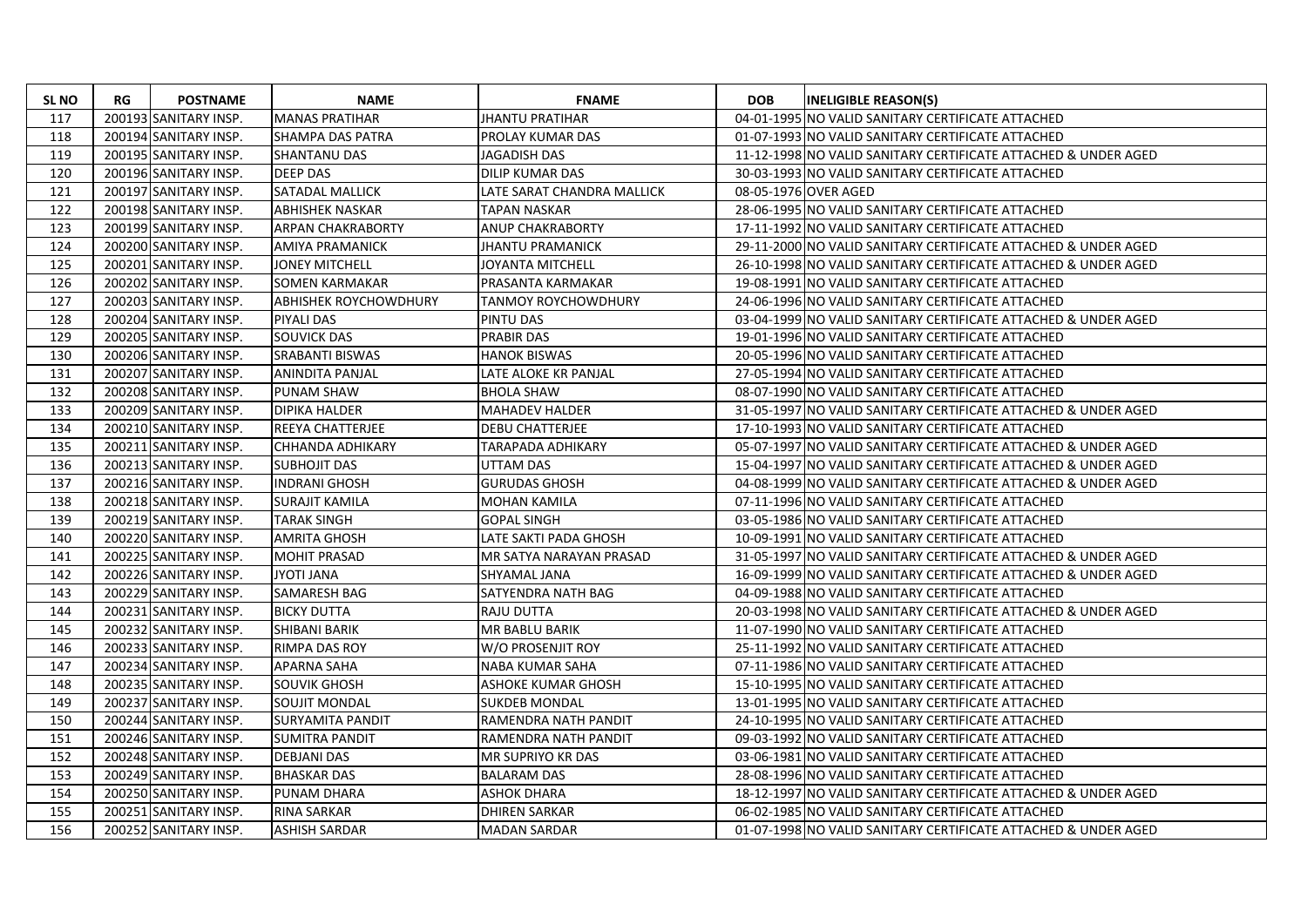| <b>SL NO</b> | RG | <b>POSTNAME</b>       | <b>NAME</b>               | <b>FNAME</b>                 | <b>DOB</b> | <b>INELIGIBLE REASON(S)</b>                                    |
|--------------|----|-----------------------|---------------------------|------------------------------|------------|----------------------------------------------------------------|
| 157          |    | 200253 SANITARY INSP. | <b>SRESHTHA BANERJEE</b>  | <b>AVIJIT BANERJEE</b>       |            | 10-08-1998 NO VALID SANITARY CERTIFICATE ATTACHED & UNDER AGED |
| 158          |    | 200254 SANITARY INSP. | POOJA GUPTA               | SATYA RANJAN PRASAD GUPTA    |            | 25-09-1988 NO VALID SANITARY CERTIFICATE ATTACHED              |
| 159          |    | 200256 SANITARY INSP. | AMALRAJBIR MANDAL         | RAMKRISHNA MANDAL            |            | 03-05-1994 NO VALID SANITARY CERTIFICATE ATTACHED              |
| 160          |    | 200257 SANITARY INSP. | <b>VIJAY MEENA</b>        | <b>TULSHI RAM MEENA</b>      |            | 01-07-1993 NO VALID SANITARY CERTIFICATE ATTACHED              |
| 161          |    | 200258 SANITARY INSP. | RAKCHHANDA SHAW           | SHYAMSUNDAR SHAW             |            | 22-04-1997 NO VALID SANITARY CERTIFICATE ATTACHED & UNDER AGED |
| 162          |    | 200262 SANITARY INSP. | <b>VIKASH SHAW</b>        | <b>BADRI SHAW</b>            |            | 13-12-1996 NO VALID SANITARY CERTIFICATE ATTACHED              |
| 163          |    | 200264 SANITARY INSP. | <b>SHOBHA SHARMA</b>      | PREM NATH SHARMA             |            | 08-11-1987 NO VALID SANITARY CERTIFICATE ATTACHED              |
| 164          |    | 200265 SANITARY INSP. | <b>SUVENDU ROY</b>        | SAMBHU ROY                   |            | 20-03-1995 NO VALID SANITARY CERTIFICATE ATTACHED              |
| 165          |    | 200269 SANITARY INSP. | RASHMI HOSSAIN            | SK GOLAM HOSSAIN             |            | 03-12-1995 NO VALID SANITARY CERTIFICATE ATTACHED              |
| 166          |    | 200270 SANITARY INSP. | <b>ISHITA PAUL</b>        | <b>TARAK NATH PAUL</b>       |            | 24-08-1998 NO VALID SANITARY CERTIFICATE ATTACHED & UNDER AGED |
| 167          |    | 200271 SANITARY INSP. | <b>MEHEDI HASAN KHAN</b>  | <b>MOTAIEB KHAN</b>          |            | 14-11-1997 NO VALID SANITARY CERTIFICATE ATTACHED & UNDER AGED |
| 168          |    | 200272 SANITARY INSP. | <b>INDRANIL SAHOO</b>     | SURENDRANATH SAHOO           |            | 27-02-1995 NO VALID SANITARY CERTIFICATE ATTACHED              |
| 169          |    | 200273 SANITARY INSP. | RUPAK PANCHADHYAYEE       | DILIP PANCHADHYAYEE          |            | 10-03-1995 NO VALID SANITARY CERTIFICATE ATTACHED              |
| 170          |    | 200274 SANITARY INSP. | <b>B V P SAILALITH</b>    | <b>B CHANDRA SEKHAR</b>      |            | 24-02-1996 NO VALID SANITARY CERTIFICATE ATTACHED              |
| 171          |    | 200275 SANITARY INSP. | <b>RITU DAS</b>           | <b>GOKUL CHANDRA DAS</b>     |            | 07-01-2001 NO VALID SANITARY CERTIFICATE ATTACHED & UNDER AGED |
| 172          |    | 200277 SANITARY INSP. | <b>TANUSREE SENGUPTA</b>  | LT SAMBHU NATH SENGUPTA      |            | 03-08-1996 NO VALID SANITARY CERTIFICATE ATTACHED              |
| 173          |    | 200283 SANITARY INSP. | <b>DEBABRATA GHARAI</b>   | RABINDRA NATH GHARAI         |            | 10-06-1987 INO VALID SANITARY CERTIFICATE ATTACHED             |
| 174          |    | 200286 SANITARY INSP. | <b>MD SUFIYAN</b>         | MD SHAMIM                    |            | 27-05-1995 NO VALID SANITARY CERTIFICATE ATTACHED              |
| 175          |    | 200289 SANITARY INSP. | <b>MOUSUMI DAS</b>        | SOUMITRA DAS                 |            | 06-08-1990 NO VALID SANITARY CERTIFICATE ATTACHED              |
| 176          |    | 200290 SANITARY INSP. | <b>SANGITA PANDAY</b>     | <b>AJAY PANDAY</b>           |            | 25-08-1982 NO VALID SANITARY CERTIFICATE ATTACHED              |
| 177          |    | 100008 ASST. ENGG.    | <b>SHUBHAMOY BHOWMICK</b> | LATE SUSHANTA BHOWMICK       |            | 23-11-1996 BTECH FINAL RESULT AWAITING                         |
| 178          |    | 100010 ASST. ENGG.    | SARASWAT DEY              | <b>GOPAL CHANDRA DEY</b>     |            | 25-01-1997 BTECH FINAL RESULT AWAITING & UNDER AGED            |
| 179          |    | 100029 ASST. ENGG.    | DIPAYAN DUTTA             | MIHIR RANJAN DUTTA           |            | 04-04-1990 BTECH FINAL RESULT AWAITING                         |
| 180          |    | 100044 ASST. ENGG.    | <b>ANKITA CHAKRABARTI</b> | <b>HARASIT BASAK</b>         |            | 12-06-1990 BACHELOR OF ARCHITECTURE                            |
| 181          |    | 100047 ASST. ENGG.    | <b>ARNAB GHOSH</b>        | <b>SUBHAS CHANDRA GHOSH</b>  |            | 10-06-1996 B.TECH(CE)RESULT AWAITED                            |
| 182          |    | 100058 ASST. ENGG.    | <b>TITASH GANGULY</b>     | <b>TANMAY GANGULY</b>        |            | 28-11-1992 BTECH FINAL RESULT AWAITING                         |
| 183          |    | 100080 ASST. ENGG.    | PINTU MAHATO              | <b>DILIP MAHATO</b>          |            | 08-09-1996 DIPLOMA IN CIVIL ENGG.                              |
| 184          |    | 100091 ASST. ENGG.    | <b>SENARITRA SINHA</b>    | DEBASISH SINHA               |            | 25-04-1995 RESULT AWAITING LAST SEM.                           |
| 185          |    | 100093 ASST. ENGG.    | <b>DIPTESH ROY</b>        | <b>SUPEN ROY</b>             |            | 25-01-1991 NO VALID DOCUMENTS ATTACHED                         |
| 186          |    | 100096 ASST. ENGG.    | PRANAMYA DAS              | PRADIP KUMAR DAS             |            | 06-08-1995 RESULT AWAITING                                     |
| 187          |    | 100119 ASST. ENGG.    | <b>SAYANTAN DAS</b>       | <b>GOBINDA DAS</b>           |            | 19-09-1994 BTECH RESULT AWAITING                               |
| 188          |    | 100132 ASST. ENGG.    | <b>SUMAN BAYEN</b>        | <b>SUKUMAR BAYEN</b>         |            | 01-02-1996 BTECH RESULT AWAITING                               |
| 189          |    | 100138 ASST. ENGG.    | DIPANKAR SADHUKHAN        | LATE RABINDRA NATH SADHUKHAN |            | 22-11-1974 OVER AGED                                           |
| 190          |    | 100167 ASST. ENGG.    | AKASH CHAKRABORTY         | <b>BADAL CHAKRABORTY</b>     |            | 05-12-1995 BTECH RESULT AWAITING                               |
| 191          |    | 100168 ASST. ENGG.    | <b>SAYAK MUNSHI</b>       | JAYANTA MUNSHI               |            | 03-07-1996 BTECH RESULT AWAITING                               |
| 192          |    | 100183 ASST. ENGG.    | <b>KALYAN SARKAR</b>      | <b>UDAY SARKAR</b>           |            | 09-02-1996 UPTO 7TH SEMESTER                                   |
| 193          |    | 100184 ASST. ENGG.    | <b>AMIT DAS</b>           | <b>RAJKUMAR DAS</b>          |            | 01-01-1992 QLF GRADUATION                                      |
| 194          |    | 100185 ASST. ENGG.    | <b>SUSHANTA ADHIKARY</b>  | SAMBHUNATH ADHIKARY          |            | 08-06-1991 DIPLOMA IN E.T.E.                                   |
| 195          |    | 100191 ASST. ENGG.    | <b>KUNAL MITRA</b>        | DIPANKAR MITRA               |            | 28-10-1996 BTECH RESULT AWAITING                               |
| 196          |    | 100193 ASST. ENGG.    | <b>ENAKSHI MONDAL</b>     | JOYDEB MONDAL                |            | 06-05-1996 UPTO 7TH SEMESTER                                   |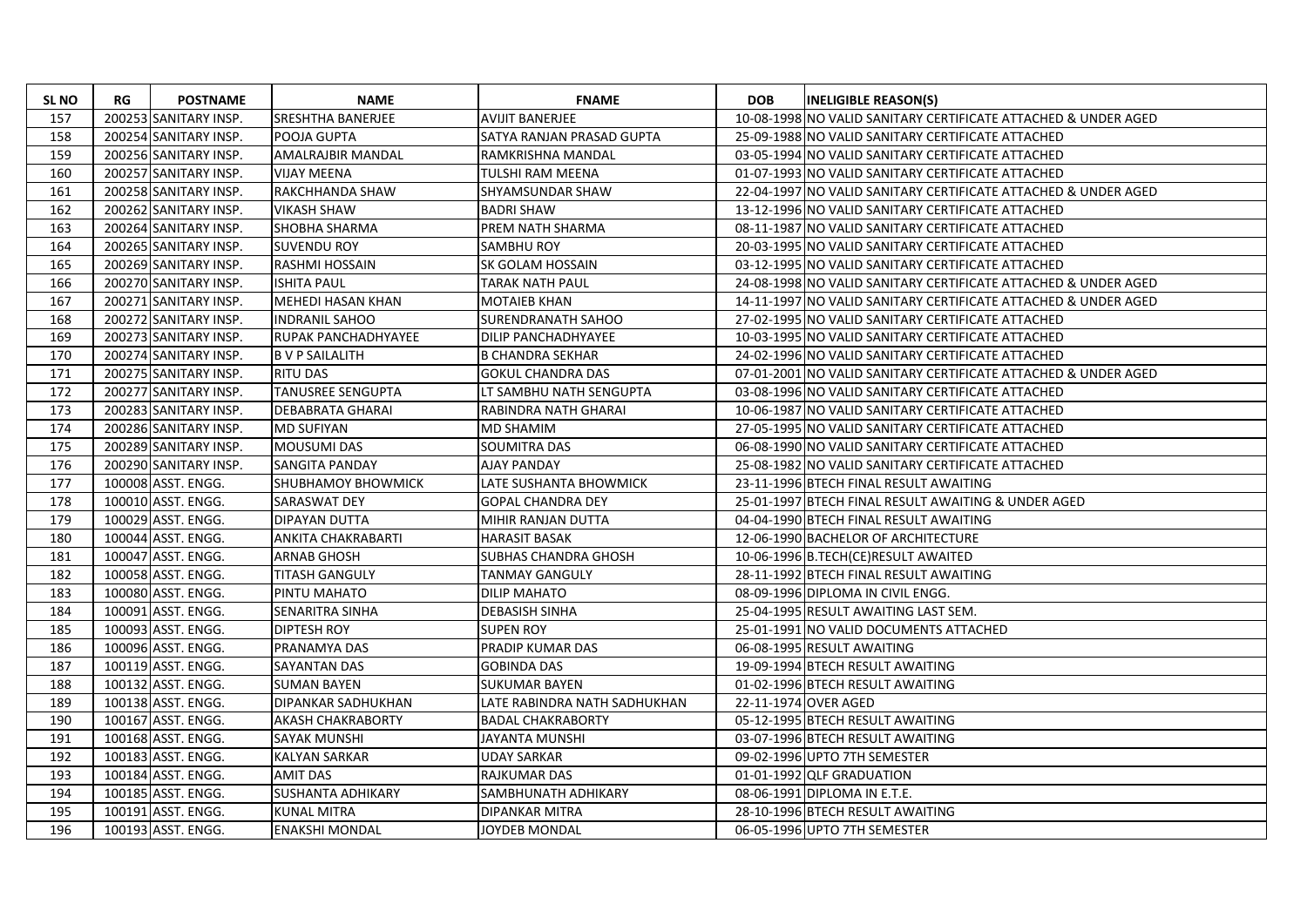| <b>SL NO</b> | RG           | <b>POSTNAME</b>    | <b>NAME</b>                | <b>FNAME</b>              | <b>DOB</b>          | <b>INELIGIBLE REASON(S)</b>                        |
|--------------|--------------|--------------------|----------------------------|---------------------------|---------------------|----------------------------------------------------|
| 197          |              | 100200 ASST. ENGG. | <b>SOURAV BISWAS</b>       | NIRMAL KUMAR BISWAS       |                     | 04-02-1995 BTECH RESULT AWAITING                   |
| 198          |              | 100220 ASST. ENGG. | <b>ARYA ROY</b>            | <b>JAGADISH ROY</b>       |                     | 18-07-1992 RESULT AWAITING                         |
| 199          |              | 100223 ASST. ENGG. | ANANYA PALTA               | <b>SUDARSON PALTA</b>     |                     | 12-09-1995 UPTO 7TH SEMESTER                       |
| 200          |              | 100248 ASST. ENGG. | <b>KRISHNENDU ADHIKARY</b> | AJIT ADHIKARY             |                     | 18-09-1996 BA CERT. GIVEN                          |
| 201          |              | 100281 ASST. ENGG. | <b>MONISHA SWARNAKAR</b>   | PROMOTHA BHUSON SWARNAKAR |                     | 29-08-1992 B.TECH CIVIL CAND APPD.                 |
| 202          |              | 100289 ASST. ENGG. | <b>B.V.P.SAI LALITH</b>    | <b>B.CHANDRA SEKHAR</b>   |                     | 24-02-1996 NO VALID DOCUMENTS ATTACHED             |
| 203          |              | 100298 ASST. ENGG. | <b>SOUMITA KUNDU</b>       | SHAMBHU PADA KUNDU        |                     | 03-07-1984 B.E IN ENVIRONEMENTAL ENGG.             |
| 204          | 300019 CLERK |                    | <b>GOBINDA MONDAL</b>      | <b>BHOLANATH MONDAL</b>   |                     | 13-09-2001 UNDER AGED                              |
| 205          | 300039 CLERK |                    | <b>SHRESTHAA ROY</b>       | <b>SUBRATA ROY</b>        |                     | 28-01-2000 UNDER AGED                              |
| 206          | 300042 CLERK |                    | <b>BHASKAR DAS</b>         | LT SUBODH DAS             | 10-09-1990 NO PHOTO |                                                    |
| 207          | 300070 CLERK |                    | <b>ALEYA MIRDA</b>         | <b>SAMSUDDIN MIRDA</b>    |                     | 21-09-1977 OVER AGED                               |
| 208          | 300093 CLERK |                    | SMRITILEKHA MONDAL         | <b>SANJIB MONDAL</b>      |                     | 14-04-2000 UNDER AGED                              |
| 209          | 300124 CLERK |                    | <b>SUNITA KANRAR</b>       | UDAY CHANDRA KANRAR       | 23-03-1990 NO PHOTO |                                                    |
| 210          | 300168 CLERK |                    | <b>ROHINI DAS</b>          | <b>GOPAL CHANDRA DAS</b>  |                     | 30-06-1996 NO VALID DOCUMENTS ATTACHED             |
| 211          | 300184 CLERK |                    | <b>ADITI BHAKTA</b>        | <b>KALLOL BHAKTA</b>      |                     | 05-07-2000 UNDER AGED                              |
| 212          | 300218 CLERK |                    | <b>SUMITRA PRADHAN</b>     | <b>DHIRENDRA PRADHAN</b>  |                     | 05-06-1999 NO VALID DOCUMENTS ATTACHED             |
| 213          | 300237 CLERK |                    | <b>KAKALI BISWAS</b>       | <b>MADAN BISWAS</b>       |                     | 30-08-1989 NO QLF CERTIFICATE ATTACHED             |
| 214          | 300241 CLERK |                    | SUBRATA KARMAKAR           | <b>BIKASH KARMAKAR</b>    |                     | 06-05-2001 UNDER AGED                              |
| 215          | 300273 CLERK |                    | <b>PAYEL MONDAL</b>        | <b>SUBHAS MONDAL</b>      |                     | 29-11-2000 UNDER AGED                              |
| 216          | 300288 CLERK |                    | <b>ASHISH SARDAR</b>       | <b>MADAN SARDAR</b>       |                     | 01-07-1998 NO DOB CERTIFICATE ATTACHED             |
| 217          | 300289 CLERK |                    | TULIKA KARMAKAR            | ARUN KARMAKAR             |                     | 02-07-2000 UNDER AGED                              |
| 218          | 300334 CLERK |                    | <b>BACCHU MANNA</b>        | <b>KRISHNA MANNA</b>      |                     | 01-01-1977 OVER AGED                               |
| 219          | 300336 CLERK |                    | <b>BIPASHA BISWAS</b>      | <b>MADAN BISWAS</b>       |                     | 07-07-1998 NO QLF CERTIFICATE ATTACHED             |
| 220          | 300338 CLERK |                    | UJJAL BISWAS               | <b>MADAN BISWAS</b>       |                     | 05-05-1986 NO QLF CERTIFICATE ATTACHED             |
| 221          | 300339 CLERK |                    | <b>DIPANNITA GHOSE</b>     | ALOKE KUMAR GHOSE         |                     | 14-02-1989 NO OLF CERTIFICATE ATTACHED             |
| 222          | 300391 CLERK |                    | <b>TANUSREE ADHIKARY</b>   | W/O PULAK ADHIKARY        |                     | 14-04-1985 NO QLF CERTIFICATE ATTACHED             |
| 223          | 300392 CLERK |                    | <b>AYAN GHOSH</b>          | <b>DIPAK GHOSH</b>        |                     | 05-09-1977 OVER AGED                               |
| 224          | 300485 CLERK |                    | <b>SARMISTHA GHOSH</b>     | LATE SUDARSHAN GHOSH      | <b>NA</b>           | NO DOB CERTIFICATE ATTACHED                        |
| 225          | 300544 CLERK |                    | <b>SUDIP BHAKTA</b>        | <b>DEBASIS BHAKTA</b>     |                     | 18-06-2000 UNDER AGED                              |
| 226          | 300562 CLERK |                    | RITIKA MONDAL              | NABA KUMAR MONDAL         |                     | 17-11-2000 UNDER AGED                              |
| 227          | 300569 CLERK |                    | <b>PAYEL DAS</b>           | <b>SHUKDEB DAS</b>        |                     | 01-05-2000 UNDER AGED                              |
| 228          | 300605 CLERK |                    | <b>AFSANA KHATUN</b>       | <b>SK AJIJUR RAHAMAN</b>  |                     | 15-04-2000 UNDER AGED                              |
| 229          | 300644 CLERK |                    | <b>SUMON PARAMANICK</b>    | <b>SUSANTA PARAMANICK</b> |                     | 13-08-2001 UNDER AGED                              |
| 230          | 300662 CLERK |                    | <b>SNEHASISH KUNDU</b>     | <b>DEBASISH KUNDU</b>     |                     | 06-10-2000 UNDER AGED                              |
| 231          | 300699 CLERK |                    | <b>SK IMRAN HOSSAIN</b>    | SK TOJAMMEL HOSSAIN       |                     | 27-01-2001 NO VALID DOCUMENTS ATTACHED & OVER AGED |
| 232          | 300701 CLERK |                    | JAYASREE DAS               | <b>SRI RANJIT DAS</b>     |                     | 02-12-1995 BELOW QUALIFICATION                     |
| 233          | 300716 CLERK |                    | <b>SARIKA SANFUI</b>       | <b>SAFIA SANFUI</b>       |                     | 09-08-1986 NO VALID DOCUMENTS ATTACHED             |
| 234          | 300723 CLERK |                    | <b>TAPASHI MONDAL</b>      | W/O GOUTAM MONDAL         |                     | 20-11-1974 OVER AGED                               |
| 235          | 300748 CLERK |                    | <b>SWAPAN DHAR</b>         | <b>MURARI DHAR</b>        |                     | 13-02-1982 NO DOB CERTIFICATE ATTACHED             |
| 236          | 300750 CLERK |                    | <b>JAYA ADHIKARY</b>       | W/O RABI ADHIKARY         |                     | 22-02-1971 OVER AGED                               |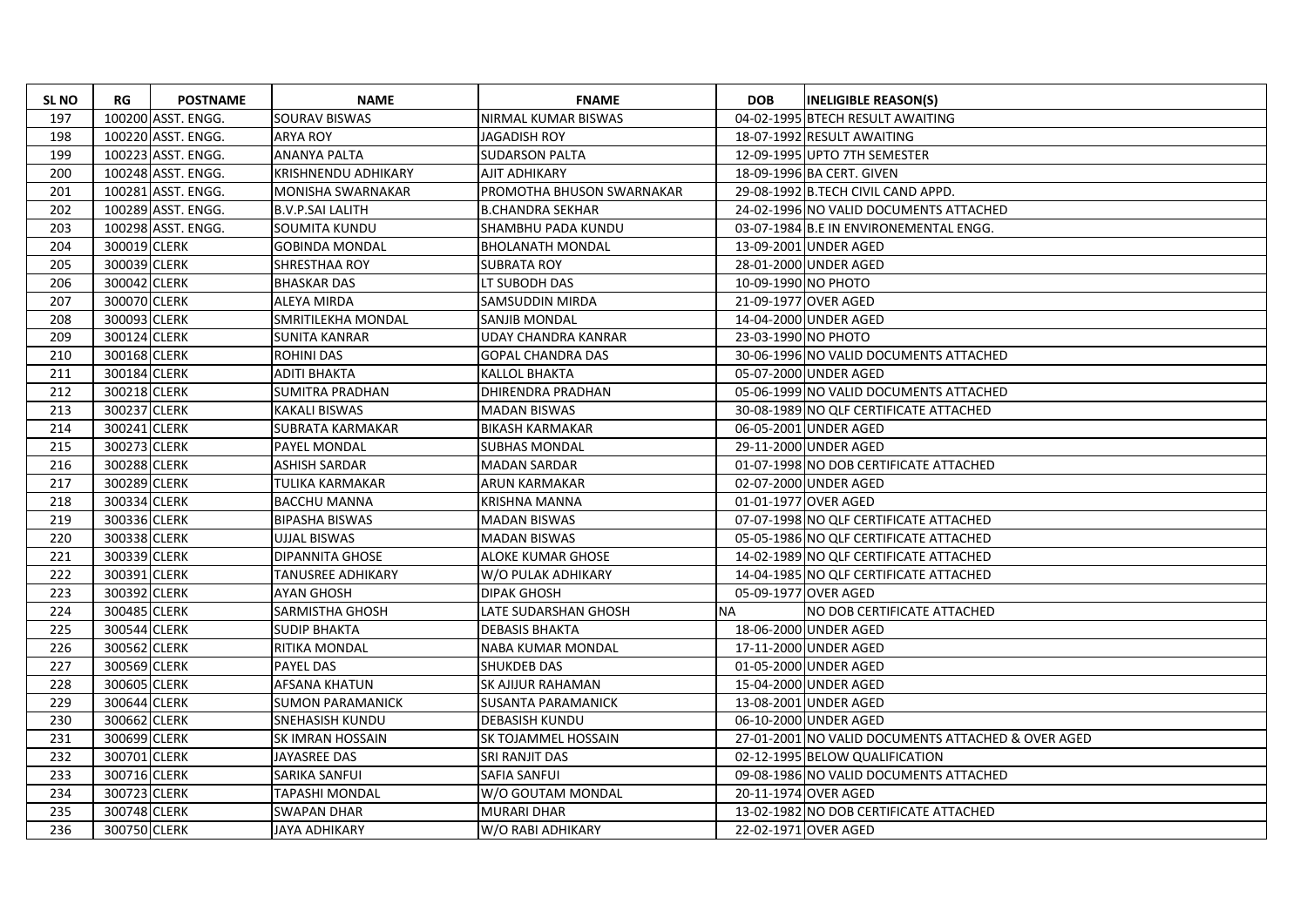| <b>SLNO</b> | RG           | <b>POSTNAME</b> | <b>NAME</b>               | <b>FNAME</b>              | <b>DOB</b>          | <b>INELIGIBLE REASON(S)</b>                         |
|-------------|--------------|-----------------|---------------------------|---------------------------|---------------------|-----------------------------------------------------|
| 237         | 300785 CLERK |                 | PHALGUNI DAS              | W/O SEKHER DAS            |                     | 03-03-1990 NO DOB CERTIFICATE ATTACHED              |
| 238         | 300799 CLERK |                 | <b>RATAN SAHA</b>         | LATE PHANI BHUSAN SAHA    |                     | 20-11-1969 OVER AGED                                |
| 239         | 300806 CLERK |                 | MANARANJAN BASU           | LATE MAHANANDA BASU       |                     | 02-03-1987 NO DOB CERTIFICATE ATTACHED              |
| 240         | 300808 CLERK |                 | <b>SHUVRANSHU RABIDAS</b> | NRIPENDRA NATH RABIDAS    |                     | 11-06-1990 NO DOB CERTIFICATE ATTACHED              |
| 241         | 300813 CLERK |                 | <b>DEBASISH HALDER</b>    | LATE NIROD CH HALDER      |                     | 14-08-1976 OVER AGED                                |
| 242         | 300868 CLERK |                 | <b>MITHU DAS</b>          | W/O BILASH DAS            |                     | 01-01-1980 NO QLF CERT.                             |
| 243         | 300885 CLERK |                 | RAJESH KUMAR NUNIYA       | JAGANNATH PRASAD NUNIYA   |                     | 01-04-1977 OVER AGED                                |
| 244         | 300888 CLERK |                 | ALPANA RUIDAS             | W/O SAMAR RUIDAS          |                     | 06-12-1975 OVER AGED                                |
| 245         | 300904 CLERK |                 | <b>PIYALI MONDAL</b>      | <b>SHANKU MONDAL</b>      |                     | 06-03-1997 NO VALID DOCUMENTS ATTACHED              |
| 246         | 300942 CLERK |                 | PRIYA DEY                 | <b>KARTICK DEY</b>        |                     | 31-03-2000 UNDER AGED                               |
| 247         | 300944 CLERK |                 | <b>DIPAK BARUA</b>        | SHYAMAL BARUA             |                     | 17-04-1989 NO DOB CERTIFICATE ATTACHED              |
| 248         | 300987 CLERK |                 | <b>BINAY BISWAS</b>       | LT BHUBAN BISWAS          |                     | 01-01-1973 MADHYAMIK COMPARTMENTAL & OVER AGED      |
| 249         | 301045 CLERK |                 | RAJU SARDAR               | LAXMI KANTA SARDAR        |                     | 14-08-2000 UNDER AGED                               |
| 250         | 301048 CLERK |                 | PRIYA DAS                 | <b>JAGANNATH DAS</b>      |                     | 22-04-2001 UNDER AGED                               |
| 251         | 301050 CLERK |                 | APARNA SADHUKHAN          | SUSHANTA SADHUKHAN        |                     | 18-12-1980 NO VALID DOCUMENTS ATTACHED              |
| 252         | 301092 CLERK |                 | <b>SANJAY KUMAR DAS</b>   | <b>FELURAM DAS</b>        |                     | 20-12-1975 OVER AGED                                |
| 253         | 301101 CLERK |                 | SOURAV CHAKRABORTY        | <b>SWARUP CHAKRABORTY</b> | 01-06-1995 NO PHOTO |                                                     |
| 254         | 301103 CLERK |                 | TANIYA PARVIN             | SK BABLU                  |                     | 20-02-2000 UNDER AGED                               |
| 255         | 301107 CLERK |                 | MOUMITA CHATTERJEE        | W/O PINAKI CHATTERJEE     |                     | 25-06-1977 OVER AGED                                |
| 256         | 301126 CLERK |                 | <b>ABUL KHAYER</b>        | <b>GOLAM ZILANI</b>       |                     | 15-10-1976 OVER AGED                                |
| 257         | 301129 CLERK |                 | PULAK ADHIKARY            | LATE JUGAL ADHIKARY       |                     | 17-04-1986 NO QLF CERTIFICATE ATTACHED              |
| 258         | 301135 CLERK |                 | <b>SUBHOJIT ROY</b>       | JOYANTA ROY               |                     | 23-08-2000 UNDER AGED                               |
| 259         | 301140 CLERK |                 | AMARESH DAS               | JIBAN DAS                 |                     | 10-10-1996 NO VALID DOCUMENTS ATTACHED              |
| 260         | 301163 CLERK |                 | RIMPA MONDAL              | AJIT MONDAL               |                     | 16-02-1995 NO PHOTO, NO VALID DOCUMENTS ATTACHED    |
| 261         | 301212 CLERK |                 | <b>AVIK SAMANTA</b>       | <b>SWAPAN SAMANTA</b>     |                     | 16-04-1999 NO VALID DOCUMENTS ATTACHED              |
| 262         | 301236 CLERK |                 | MODHUMITA DAS             | <b>BABLU DAS</b>          |                     | 14-02-2000 UNDER AGED                               |
| 263         | 301282 CLERK |                 | <b>GUNJAN SARKAR</b>      | PRAZAL SARKAR             |                     | 14-08-2000 UNDER AGED                               |
| 264         | 301293 CLERK |                 | <b>AJAY KUMAR</b>         | POORAN LAL                |                     | 02-01-2000 UNDER AGED                               |
| 265         | 301317 CLERK |                 | <b>SUMIT NASKAR</b>       | <b>RABIN NASKAR</b>       |                     | 18-02-2000 UNDER AGED                               |
| 266         | 301337 CLERK |                 | <b>AFSANA KHATUN</b>      | <b>SK AJIJUR RAHAMAN</b>  |                     | 15-04-2000 NO VALID DOCUMENTS ATTACHED & UNDER AGED |
| 267         | 301339 CLERK |                 | <b>SUMAN GHOSH</b>        | <b>SAMAR GHOSH</b>        |                     | 05-03-1995 NO DOB CERTIFICATE ATTACHED              |
| 268         | 301343 CLERK |                 | <b>BISWAJIT KARMAKAR</b>  | NEMAI KARMAKAR            |                     | 19-10-1994 NO VALID DOCUMENTS ATTACHED              |
| 269         | 301347 CLERK |                 | TILAK RAJ KUMHAR          | <b>SHANKAR KUMHAR</b>     |                     | 15-07-1997 NO QLF CERTIFICATE ATTACHED              |
| 270         | 301386 CLERK |                 | <b>WAMIKA NASREEN</b>     | MD ABUL QUASEM MOLLA      |                     | 09-03-2000 UNDER AGED                               |
| 271         | 301388 CLERK |                 | <b>ABHIJIT MONDAL</b>     | ANANDA MONDAL             |                     | 21-07-2001 NO VALID DOCUMENTS ATTACHED & UNDER AGED |
| 272         | 301391 CLERK |                 | <b>RUMKI MANNA</b>        | <b>UDAY MANNA</b>         |                     | 21-01-2001 UNDER AGED                               |
| 273         | 301392 CLERK |                 | <b>SAYAN MAJHI</b>        | <b>GOUTAM MAJHI</b>       |                     | 26-02-1999 NO QLF CERTIFICATE ATTACHED              |
| 274         | 301394 CLERK |                 | <b>SAYAN GHOSH</b>        | <b>BALAI GHOSH</b>        |                     | 30-04-2000 UNDER AGED                               |
| 275         | 301425 CLERK |                 | PINKI KUMARI SINGH        | RAM BABU SINGH            |                     | 20-06-2001 UNDER AGED                               |
| 276         | 301479 CLERK |                 | <b>TANMOY MONDAL</b>      | NAYAN KISHORE MONDAL      |                     | 31-12-1976 OVER AGED                                |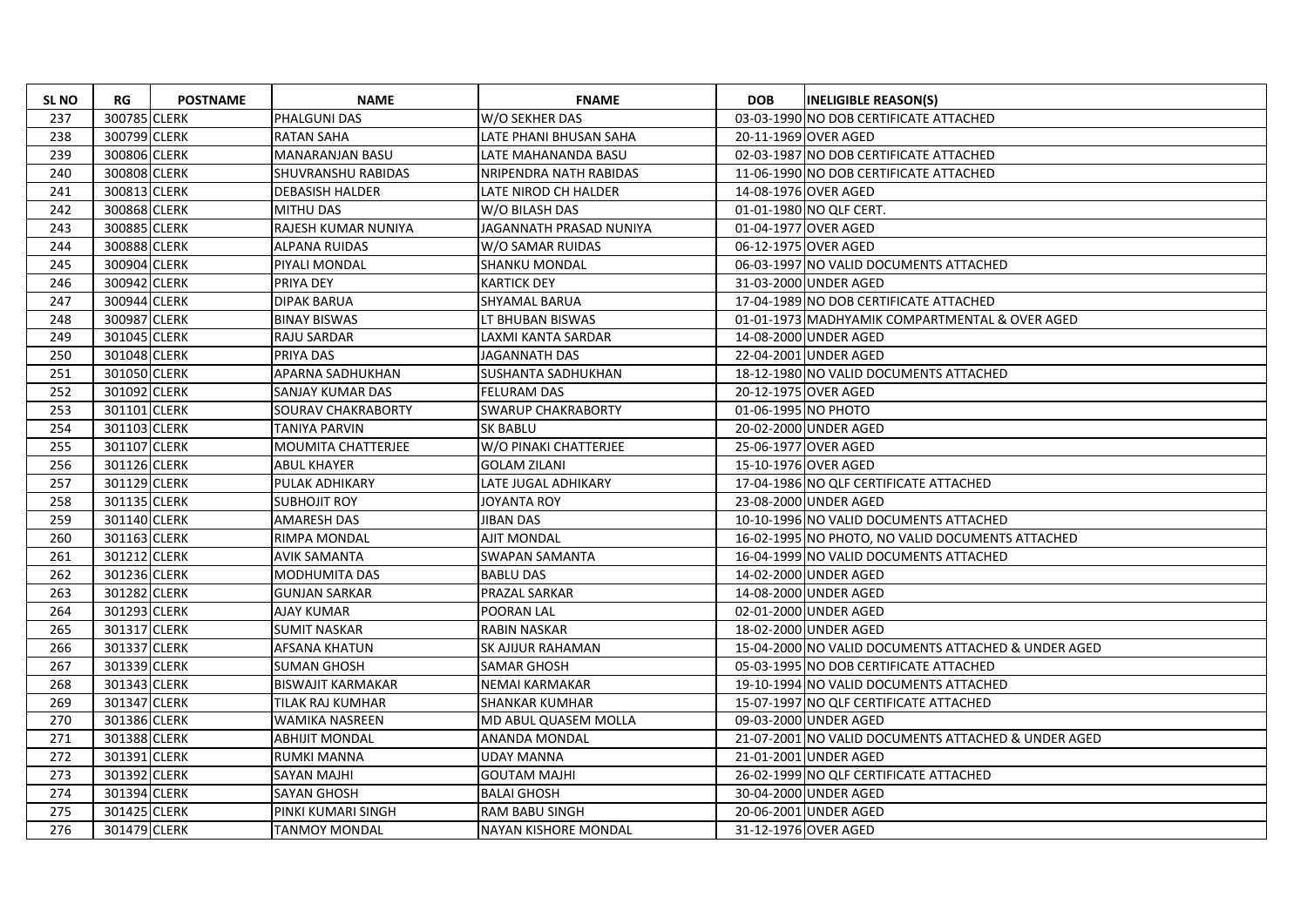| <b>SL NO</b> | RG           | <b>POSTNAME</b> | <b>NAME</b>                 | <b>FNAME</b>                  | <b>DOB</b>          | <b>INELIGIBLE REASON(S)</b>                           |
|--------------|--------------|-----------------|-----------------------------|-------------------------------|---------------------|-------------------------------------------------------|
| 277          | 301501 CLERK |                 | <b>MITHU DAS</b>            | <b>JATIN CHANDRA DAS</b>      |                     | 09-07-1977 OVER AGED                                  |
| 278          | 301517 CLERK |                 | <b>ARITRA CHATTERJEE</b>    | PARTHA CHATTERJEE             |                     | 29-01-2001 UNDER AGED                                 |
| 279          | 301521 CLERK |                 | SUPRIYA PARAMANICK          | <b>SHASANKA PARAMANICK</b>    |                     | 12-09-1990 NO VALID DOCUMENTS ATTACHED                |
| 280          | 301523 CLERK |                 | <b>MOSABBIR ANSARI</b>      | <b>JAHANGIR ANSARI</b>        |                     | 02-08-1995 NO OLF CERTIFICATE ATTACHED                |
| 281          | 301539 CLERK |                 | SAMPA KALA                  | <b>KARTICK KALA</b>           |                     | 14-01-2000 UNDER AGED                                 |
| 282          | 301543 CLERK |                 | <b>MADHUMITA PARAMANICK</b> | ISHASANKA PARAMANICK          |                     | 03-01-1994 NO VALID DOCUMENTS ATTACHED                |
| 283          | 301549 CLERK |                 | SIMA SANTRA                 | SUSHIL SANTRA                 |                     | 10-01-2000 UNDER AGED                                 |
| 284          | 301567 CLERK |                 | PRAKASH GUPTA               | PURUSHOTTAM GUPTA             |                     | 25-10-1998 NO QLF CERTIFICATE ATTACHED                |
| 285          | 301571 CLERK |                 | <b>SK ARIF</b>              | <b>SK MUSARAF</b>             |                     | 13-09-1996 BELOW QUALIFICATION                        |
| 286          | 301595 CLERK |                 | ROHIT BALMIKI               | <b>BINOD BALMIKI</b>          |                     | 17-12-1999 NO DOB CERTIFICATE ATTACHED                |
| 287          | 301612 CLERK |                 | JYOTSNA BHATTACHARYA        | KISHORI BHATTACHARYA          |                     | 21-06-1976 OVER AGED                                  |
| 288          | 301651 CLERK |                 | SK AFTAB                    | <b>SK SELIM</b>               |                     | 15-10-2000 UNDER AGED                                 |
| 289          | 301696 CLERK |                 | <b>MD SAMA BIN</b>          | MD SAHABUDDIN                 |                     | 23-11-2000 UNDER AGED                                 |
| 290          | 301719 CLERK |                 | PRITY KARMOKAR              | LATE RATAN KARMOKAR           |                     | 05-10-1990 NO DOB CERTIFICATE ATTACHED                |
| 291          | 301723 CLERK |                 | <b>SHANTANA KHOTEL</b>      | <b>ARUP KHOTEL</b>            |                     | 20-05-2000 UNDER AGED                                 |
| 292          | 301759 CLERK |                 | <b>INDIRA CHAKRABORTY</b>   | <b>GOUR MOHAN CHAKRABORTY</b> |                     | 19-08-2001 UNDER AGED                                 |
| 293          | 301761 CLERK |                 | <b>SUBHAJIT DAS</b>         | <b>TAPAS DAS</b>              |                     | 08-03-2002 UNDER AGED                                 |
| 294          | 301794 CLERK |                 | <b>KUHALI KAR</b>           | <b>KRISHNAPADA KAR</b>        | 17-01-1994 NO PHOTO |                                                       |
| 295          | 301798 CLERK |                 | <b>SUBHA DUTTA</b>          | <b>BROJANATH DUTTA</b>        |                     | 01-01-1992 NO QLF CERTIFICATE ATTACHED                |
| 296          | 301815 CLERK |                 | <b>KOUSIK DAS</b>           | <b>MANTU DAS</b>              |                     | 16-06-2000 UNDER AGED                                 |
| 297          | 301816 CLERK |                 | <b>RITTICK NAG</b>          | <b>TAPAN NAG</b>              |                     | 11-02-2000 UNDER AGED                                 |
| 298          | 301837 CLERK |                 | <b>RUPAK BISWAS</b>         | <b>RABIN BISWAS</b>           |                     | 05-01-1999 NO DOB CERTIFICATE ATTACHED                |
| 299          | 301862 CLERK |                 | SNIGDHA DAS                 | <b>BARUN DAS</b>              |                     | 13-05-2000 UNDER AGED                                 |
| 300          | 301874 CLERK |                 | PINTO SIKDAR                | <b>PARIMAL SIKDAR</b>         |                     | 29-09-1974 OVER AGED                                  |
| 301          | 301901 CLERK |                 | <b>SUDIPTO SAMANTA</b>      | CHINTA HARAN SAMANTA          |                     | 26-03-1998 NO VALID DOCUMENTS ATTACHED                |
| 302          | 301909 CLERK |                 | <b>SURAJIT MULLICK</b>      |                               |                     | 28-08-1998 NO DOB CERTIFICATE ATTACHED                |
| 303          | 301929 CLERK |                 | SOMNATH DEY                 | <b>BISWANATH DEY</b>          |                     | 05-10-2000 UNDER AGED                                 |
| 304          | 301953 CLERK |                 | TABASSUM PARVIN             | <b>MD ISRAIL</b>              |                     | 06-11-2000 UNDER AGED                                 |
| 305          | 301966 CLERK |                 | <b>MADHURIMA GHOSH</b>      | KHAGEDNDRA NATH GHOSH         |                     | 05-01-2000 UNDER AGED                                 |
| 306          | 301980 CLERK |                 | <b>SK HABIB</b>             | <b>SK PIYAR ALI</b>           |                     | 18-12-1977 OVER AGED                                  |
| 307          | 301997 CLERK |                 | RAJA ADHIKARY               | <b>SAMAR ADHIKARY</b>         |                     | 03-09-1998 NO SIGNATURE & NO VALID DOCUMENTS ATTACHED |
| 308          | 302019 CLERK |                 | <b>KUNAL MONDAL</b>         | <b>GOPAL MONDAL</b>           |                     | 08-04-1998 NO VALID DOCUMENTS ATTACHED                |
| 309          | 302056 CLERK |                 | <b>SUBHENDU PAYRA</b>       | <b>NALIN PAYRA</b>            |                     | 24-03-2000 UNDER AGED                                 |
| 310          | 302145 CLERK |                 | SHYAM SUNDAR JANA           | LATE GAJENDRA NATH JANA       |                     | 15-04-1986 NO QLF CERTIFICATE ATTACHED                |
| 311          | 302244 CLERK |                 | <b>HRITWIK DAS</b>          | <b>PRADIP DAS</b>             |                     | 27-01-2000 UNDER AGED                                 |
| 312          | 302267 CLERK |                 | SARBARI GUHA SAHA           | W/O RAMENDRA NATH SAHA        |                     | 25-07-1984 NO DOB CERTIFICATE ATTACHED                |
| 313          | 302291 CLERK |                 | <b>BISWAJIT KARMAKAR</b>    | LATE K C KARMAKAR             |                     | 02-02-1973 OVER AGED                                  |
| 314          | 302323 CLERK |                 | ROHIT KUMAR SHAW            | <b>RAJESH SHAW</b>            |                     | 24-01-2000 UNDER AGED                                 |
| 315          | 302326 CLERK |                 | ATANU CHAKRABORTY           | <b>DEVDAS CHAKRABORTY</b>     |                     | 09-04-1988 NO VALID DOCUMENTS ATTACHED                |
| 316          | 302327 CLERK |                 | <b>ROMISA KHATUN</b>        | <b>SK RAHAMAT</b>             |                     | 02-09-1995 NO VALID DOCUMENTS ATTACHED                |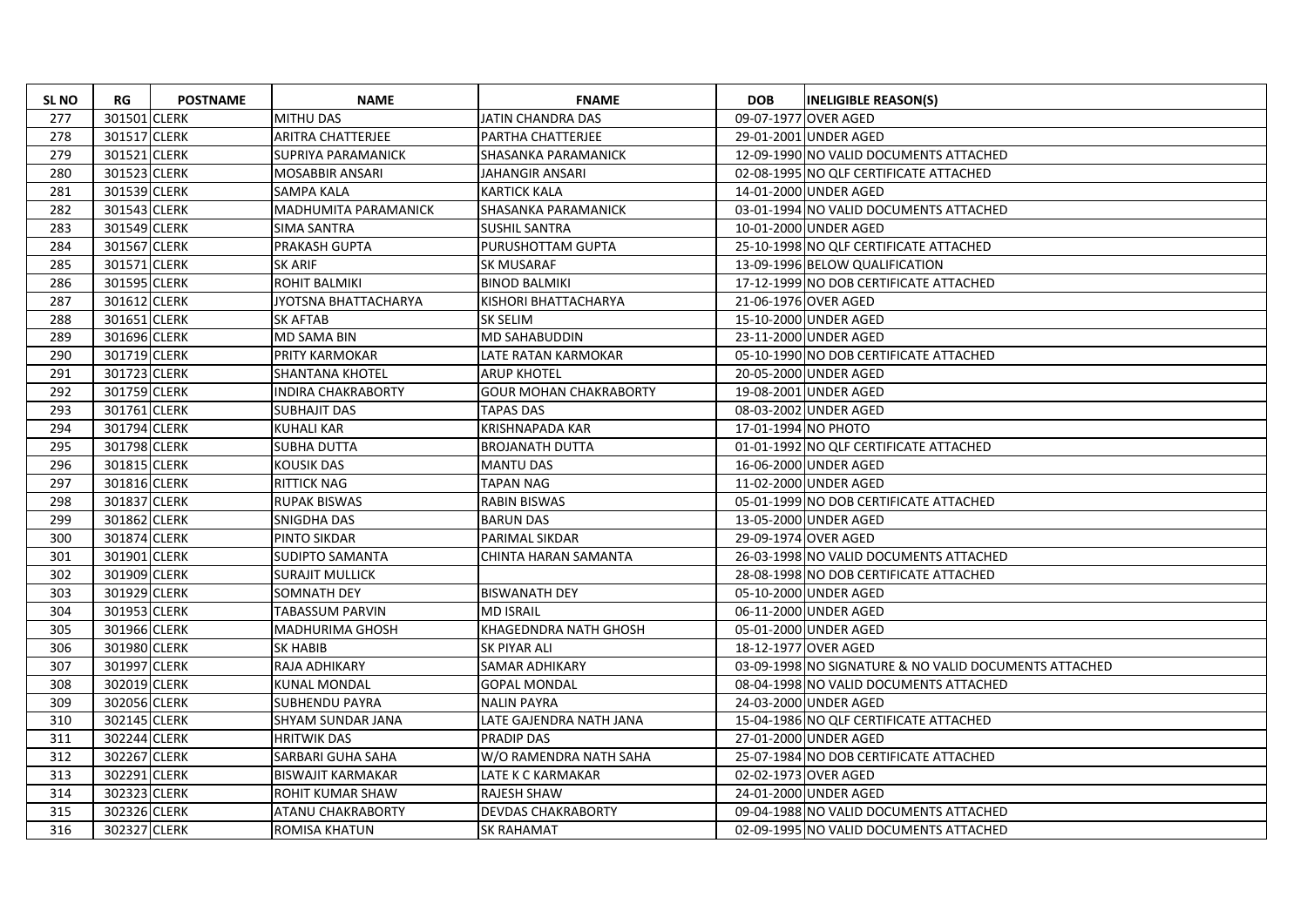| <b>SL NO</b> | RG            | <b>POSTNAME</b>    | <b>NAME</b>             | <b>FNAME</b>                  | <b>DOB</b> | <b>INELIGIBLE REASON(S)</b>                                       |
|--------------|---------------|--------------------|-------------------------|-------------------------------|------------|-------------------------------------------------------------------|
| 317          | 302342 CLERK  |                    | <b>FIROJ SANFUI</b>     | AMANULLA SANFUI               |            | 02-05-1984 NO VALID DOCUMENTS ATTACHED                            |
| 318          | 302347 CLERK  |                    | ABHIK MANNA             | SOMENATH MANNA                |            | 11-03-2000 UNDER AGED                                             |
| 319          | 302356 CLERK  |                    | <b>SWAYAM GHOSH</b>     | <b>SANTOSH GHOSH</b>          |            | 04-05-1977 OVER AGED                                              |
| 320          | 302360 CLERK  |                    | RAKHI CHAKRABORTY       | <b>JAY PRAKASH CHOWDHURY</b>  |            | 24-08-1989 NO DOB CERTIFICATE ATTACHED                            |
| 321          | 302406 CLERK  |                    | <b>RITU DAS</b>         | <b>GOKUL CHANDRA DAS</b>      |            | 07-01-2001 UNDER AGED                                             |
| 322          | 302409 CLERK  |                    | <b>KOUSHIK TUNG</b>     | <b>ARUP TUNG</b>              |            | 21-02-2000 UNDER AGED                                             |
| 323          | 302420 CLERK  |                    | PIKU MONDAL             | PRASENJIT MONDAL              |            | 16-06-1998 NO VALID DOCUMENTS ATTACHED                            |
| 324          | 302421 CLERK  |                    | <b>SUBHAJEET MONDAL</b> | <b>AVIJIT MONDAL</b>          |            | 26-12-1997 NO VALID DOCUMENTS ATTACHED                            |
| 325          | 302426 CLERK  |                    | <b>RAJDEEP NASKAR</b>   | <b>SUKANTA NASKAR</b>         |            | 30-06-1998 NO VALID DOCUMENTS ATTACHED                            |
| 326          |               | 400001 ELEC.MISTRY | <b>SK ARIAN</b>         | SK MOINUDDIN                  |            | 23-05-2001 NO ELECTRICAL WIRING CERTIFICATE ATTACHED & UNDER AGED |
| 327          |               | 400003 ELEC.MISTRY | <b>SUDIP KHARA</b>      | <b>DILIP KUMAR KHARA</b>      |            | 23-12-1993 NO ELECTRICAL WIRING CERTIFICATE ATTACHED              |
| 328          |               | 400008 ELEC.MISTRY | <b>SANTANU SARKAR</b>   | <b>BIMAL SARKAR</b>           |            | 15-04-1983 NO 8TH PASS CERT.                                      |
| 329          |               | 400009 ELEC.MISTRY | SANTANU NATH            | <b>MANICK NATH</b>            |            | 16-04-1986 NO ELECTRICAL WIRING CERTIFICATE ATTACHED              |
| 330          |               | 400010 ELEC.MISTRY | <b>TANMAY ADHIKARY</b>  | <b>TANUJ ADHIKARY</b>         |            | 25-01-1995 NO ELECTRICAL WIRING CERTIFICATE ATTACHED              |
| 331          |               | 400014 ELEC.MISTRY | <b>SAMIT MONDAL</b>     | LATE TULSHI CH MONDAL         |            | 06-02-1975 OVER AGED                                              |
| 332          |               | 400015 ELEC.MISTRY | <b>SOURAV HALDER</b>    | HIMANSHU HALDER               |            | 09-09-1996 NO ELECTRICAL WIRING CERTIFICATE ATTACHED              |
| 333          |               | 400028 ELEC.MISTRY | <b>SANJAY DAS</b>       | <b>PRATAP DAS</b>             |            | 26-11-1985 NO VALID DOCUMENTS ATTACHED                            |
| 334          |               | 400031 ELEC.MISTRY | <b>DILIP MISTRY</b>     | LATE MOTI MISTRY              |            | 02-04-1976 OVER AGED                                              |
| 335          |               | 400034 ELEC.MISTRY | SOUMO DUTTA             | <b>DIPAK DUTTA</b>            |            | 04-10-1995 NO ELECTRICAL WIRING CERTIFICATE ATTACHED              |
| 336          |               | 400038 ELEC.MISTRY | <b>ASHIT HAZRA</b>      | LATE GOURANGA HAZRA           |            | 06-02-1973 OVER AGED                                              |
| 337          |               | 400058 ELEC.MISTRY | <b>SUBHAJIT HAZRA</b>   | AMAR NATH HAZRA               |            | 10-11-1995 NO ELECTRICAL WIRING CERTIFICATE ATTACHED              |
| 338          |               | 400061 ELEC.MISTRY | <b>SUBHANKAR SAU</b>    | <b>SWAPAN SAU</b>             |            | 02-04-1986 CLASS SIX PASS                                         |
| 339          |               | 400063 ELEC.MISTRY | <b>SOURAV DAS</b>       | PRAKASH DAS                   |            | 26-04-1991 NO ELECTRICAL WIRING CERTIFICATE ATTACHED              |
| 340          |               | 400064 ELEC.MISTRY | <b>BIVASH DAS</b>       | LATE JAHARLAL DAS             |            | 15-01-1984 NO ELECTRICAL WIRING CERTIFICATE ATTACHED              |
| 341          |               | 400081 ELEC.MISTRY | SAMEER AHMED ANSARI     | AMIR AHMED ANSARI             |            | 15-08-1997 NO ELECTRICAL WIRING CERTIFICATE ATTACHED              |
| 342          |               | 400082 ELEC.MISTRY | KRISHNAPADA CHAKRABORTY | LATE SRINIBASH CHAKRABORTY    |            | 20-12-1973 OVER AGED                                              |
| 343          |               | 400091 ELEC.MISTRY | <b>NAKIB ALI MOLLA</b>  | RANJAN ALI MOLLA              |            | 03-05-1987 NO ELECTRICAL WIRING CERTIFICATE ATTACHED              |
| 344          |               | 400092 ELEC.MISTRY | <b>SHANKAR SARKAR</b>   | DIPALI SARKAR                 |            | 05-12-1976 NO ELECTRICAL WIRING CERTIFICATE ATTACHED & OVER AGED  |
| 345          |               | 400102 ELEC.MISTRY | <b>JAYANTA PAUL</b>     | UTTAM PAUL                    |            | 11-05-1993 NO ELECTRICAL WIRING CERTIFICATE ATTACHED              |
| 346          |               | 400104 ELEC.MISTRY | <b>SOURA SARKAR</b>     | NEPAL CHANDRA SARKAR          |            | 21-04-1992 NO ELECTRICAL WIRING CERTIFICATE ATTACHED              |
| 347          |               | 400108 ELEC.MISTRY | <b>SUJAN MANDAL</b>     | <b>SUSHANTA MANDAL</b>        |            | 12-10-1976 OVER AGED                                              |
| 348          |               | 400109 ELEC.MISTRY | DEBABARATA DEBNATH      | LATE JOYDEB DEBNATH           |            | 09-01-1976 OVER AGED                                              |
| 349          |               | 400110 ELEC.MISTRY | <b>TARAK SHIL</b>       | LATE RAKHAL CHANDRA SHIL      |            | 17-02-1977 NO ELECTRICAL WIRING CERTIFICATE ATTACHED & OVER AGED  |
| 350          |               | 400115 ELEC.MISTRY | SOUMENDRA ROY           | <b>SANTOSH ROY</b>            |            | 02-09-1990 NO ELECTRICAL WIRING CERTIFICATE ATTACHED              |
| 351          |               | 400116 ELEC.MISTRY | PREMANANDA NASKAR       | <b>ASHOK NASKAR</b>           |            | 30-06-1983 NO ELECTRICAL WIRING CERTIFICATE ATTACHED              |
| 352          |               | 400120 ELEC.MISTRY | <b>SOURAV ADHIKARY</b>  | <b>SAMIR ADHIKARY</b>         |            | 17-06-1997 NO ELECTRICAL WIRING CERTIFICATE ATTACHED              |
| 353          |               | 400121 ELEC.MISTRY | <b>ARINDAM MONDAL</b>   | <b>SUSIL KUMAR MONDAL</b>     |            | 18-03-1995 NO ELECTRICAL WIRING CERTIFICATE ATTACHED              |
| 354          |               | 400122 ELEC.MISTRY | <b>SURAJ KUMAR SHAW</b> | <b>BHUNESHWAR PARSAD SHAW</b> |            | 06-12-1995 NO ELECTRICAL WIRING CERTIFICATE ATTACHED              |
| 355          | 600010 HELPER |                    | PRAMILA BALMIKI         | <b>MANOJ BALMIKI</b>          |            | 06-01-1987 NO DOB CERT.                                           |
| 356          | 600013 HELPER |                    | <b>GOPAL MONDAL</b>     | <b>BAIDYANATH MONDAL</b>      |            | 01-02-2000 NO DOB & QLF CERTIFICATE ATTACHED, UNDER AGED          |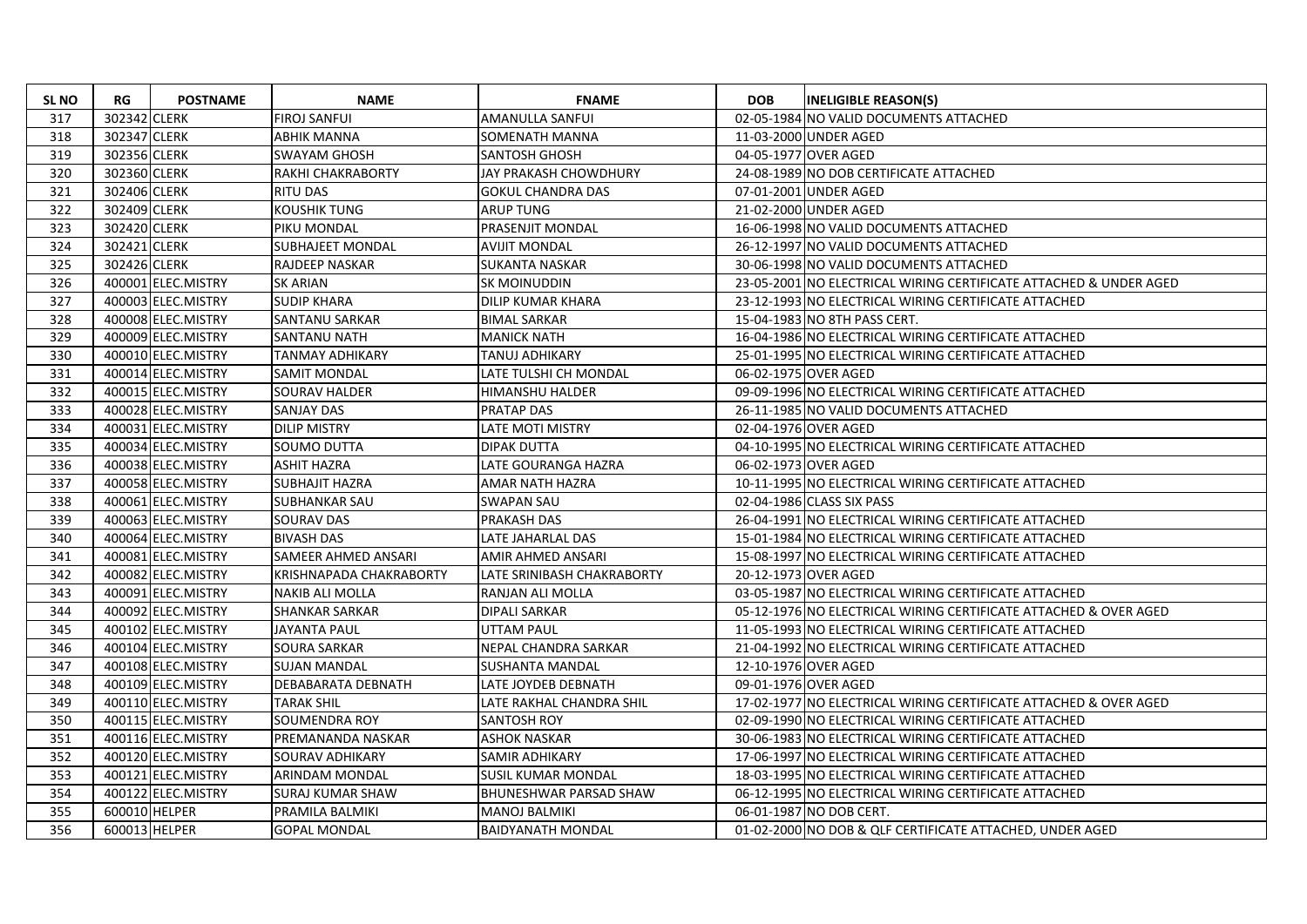| <b>SLNO</b> | RG            | <b>POSTNAME</b> | <b>NAME</b>                 | <b>FNAME</b>                   | <b>DOB</b>          | <b>INELIGIBLE REASON(S)</b>                         |
|-------------|---------------|-----------------|-----------------------------|--------------------------------|---------------------|-----------------------------------------------------|
| 357         | 600014 HELPER |                 | PARBATI DALUI               | <b>DEBU DALUI</b>              |                     | 06-12-1996 NO DOB & QLF CERT.                       |
| 358         | 600021 HELPER |                 | SAGIR ANSARI                | <b>JAHANGIR ANSARI</b>         |                     | 24-11-2000 NO QLF CERTIFICATE ATTACHED & UNDER AGED |
| 359         | 600025 HELPER |                 | PRALAY NASKAR               | <b>BHOLA NATH NASKAR</b>       |                     | 10-05-2000 UNDER AGED                               |
| 360         | 600029 HELPER |                 | <b>BHOLANATH ROY</b>        | LATE PROFULLA ROY              |                     | 09-01-1971 OVER AGED                                |
| 361         | 600039 HELPER |                 | RANAJIT KARMAKAR            | NEMAI KARMAKAR                 |                     | 07-05-1991 NO VALID DOCUMENTS ATTACHED              |
| 362         | 600042 HELPER |                 | <b>KOUSHIK NASKAR</b>       | KACHIRAM NASKAR                |                     | 11-05-1989 NO CASTE CERTIFICATE ATTACHED            |
| 363         | 600044 HELPER |                 | AVIAMANNA NASKAR            | KALIPADA NASKAR                |                     | 20-05-1990 NO CASTE CERTIFICATE ATTACHED            |
| 364         | 600091 HELPER |                 | SANKAR NASKAR               | LATE BISWANATH NASKAR          |                     | 02-04-1974 OVER AGED                                |
| 365         | 600137 HELPER |                 | PRIYA RANI JAISWARA         | <b>HARI PRASAD JAISWARA</b>    |                     | 29-02-2000 UNDER AGED                               |
| 366         | 600147 HELPER |                 | <b>TAGAR MONDAL</b>         | W/O BISWAJIT MONDAL            |                     | 07-02-1986 NO CASTE CERTIFICATE ATTACHED            |
| 367         | 600152 HELPER |                 | <b>JAYANTA GHORUI</b>       | <b>JAHAR GHORUI</b>            |                     | 25-01-1997 NO VALID DOCUMENTS ATTACHED              |
| 368         | 600158 HELPER |                 | <b>BABU LAL DAS</b>         | LATE BISWANATH DAS             |                     | 02-01-1967 OVER AGED                                |
| 369         | 600159 HELPER |                 | <b>RONIT ROY</b>            | <b>SANJIB ROY</b>              |                     | 24-01-2000 UNDER AGED                               |
| 370         | 600162 HELPER |                 | <b>SURYA KANTA POREY</b>    | <b>RANJIT POREY</b>            |                     | 22-09-2001 UNDER AGED                               |
| 371         | 600180 HELPER |                 | MITHU HALDER (DHARA)        | <b>SURAJIT DHARA (HUSBAND)</b> | 28-04-1991 NO PHOTO |                                                     |
| 372         | 600228 HELPER |                 | <b>UTTARA GHOSH</b>         | LATE ANIMESH GHOSH             |                     | 25-12-1976 OVER AGED                                |
| 373         | 600313 HELPER |                 | APARNA MITRA SARKAR         | W/O LATE RAMENDRA KALI MITRA   |                     | 02-12-1973 OVER AGED                                |
| 374         | 600331 HELPER |                 | SARMISTHA GHOSH             | LATE SUDARSHAN GHOSH           | <b>NA</b>           | NO DOB CERTIFICATE ATTACHED                         |
| 375         | 600341 HELPER |                 | <b>RITWIK MONDAL</b>        | <b>ANANTA MONDAL</b>           |                     | 23-02-2000 UNDER AGED                               |
| 376         | 600419 HELPER |                 | TAMMAY MUKHERJEE            | DEBANANDA MUKHERJEE            |                     | 23-03-2000 NO VALID DOCUMENTS ATTACHED & UNDER AGED |
| 377         | 600461 HELPER |                 | <b>BISHAL MONDAL</b>        | <b>MIHIR MONDAL</b>            |                     | 16-05-2000 UNDER AGED                               |
| 378         | 600471 HELPER |                 | <b>RUBI KUMARI</b>          | <b>RAMJI RAY</b>               |                     | 03-01-2001 UNDER AGED                               |
| 379         | 600472 HELPER |                 | PUJA SAMANTA (DAS)          | W/O SURAJIT SAMANTA            |                     | 11-01-1996 NO PHOTO, NO DOB CERTIFICATE ATTACHED    |
| 380         | 600480 HELPER |                 | <b>JALA DHAR MONDAL</b>     | LATE BECHARAM MONDAL           |                     | 07-11-1975 NO VALID DOCUMENTS ATTACHED              |
| 381         | 600494 HELPER |                 | <b>RITIKA DAS</b>           | <b>BASANTA DAS</b>             |                     | 12-01-2000 UNDER AGED                               |
| 382         | 600531 HELPER |                 | <b>DEBU NASKAR</b>          | <b>BISWA NATH NASKAR</b>       |                     | 10-01-1972 OVER AGED                                |
| 383         | 600569 HELPER |                 | <b>MADHUMITA NAYAK</b>      | LATE ATANU NAYAK               |                     | 15-05-1973 OVER AGED                                |
| 384         | 600583 HELPER |                 | <b>JHIMA BISWAS</b>         | PINTU BISWAS                   |                     | 22-09-1992 NO QLF CERT.                             |
| 385         | 600599 HELPER |                 | <b>GOMATI KUMARI DHANVK</b> | LATE MUNNILAL DHANUK           |                     | 30-09-1983 NO QLF CERT.                             |
| 386         | 600616 HELPER |                 | MAHESH JAISWAL              | JAGDISH PRASAD JAISWAL         |                     | 10-06-2000 UNDER AGED                               |
| 387         | 600620 HELPER |                 | <b>SUCHARITA KANJI</b>      | NITAI KANJI                    |                     | 14-02-2000 UNDER AGED                               |
| 388         | 600638 HELPER |                 | <b>SUPRIYA PATRA</b>        | <b>SUDIP PATRA</b>             |                     | 14-05-2000 UNDER AGED                               |
| 389         | 600675 HELPER |                 | <b>SUBIR PAIK</b>           | <b>SAILEN PAIK</b>             |                     | 20-05-1982 NO DOB CERTIFICATE ATTACHED              |
| 390         | 600690 HELPER |                 | <b>CHHANDA MONDAL</b>       | <b>TAPAN MONDAL</b>            |                     | 15-07-1998 NO CASTE CERT.                           |
| 391         | 600701 HELPER |                 | <b>ROMA GHOSH</b>           | <b>KAMAL GHOSH</b>             |                     | 07-09-1979 NO VALID DOCUMENTS ATTACHED              |
| 392         | 600702 HELPER |                 | <b>BISWANATH SAMANTA</b>    | MEGHNATH SAMANTA               |                     | 01-01-1977 NO VALID DOCUMENTS ATTACHED & OVER AGED  |
| 393         | 600734 HELPER |                 | SANTONU MONDAL              | NIRANJAN MONDAL                |                     | 15-02-1996 NO DOB CERTIFICATE ATTACHED              |
| 394         | 600742 HELPER |                 | SIDHARTHA SAHU              | LT RAJENDRA SAHU               |                     | 18-05-2000 UNDER AGED                               |
| 395         | 600743 HELPER |                 | AKTAR HOSSAIN MOLLA         | LT ABDUS SAMAD MOLLA           |                     | 28-11-1973 OVER AGED                                |
| 396         | 600767 HELPER |                 | <b>SUNITA HALDER</b>        | LATE MAHADEB ADHIKARY          |                     | 07-07-1978 NO DOB CERTIFICATE ATTACHED              |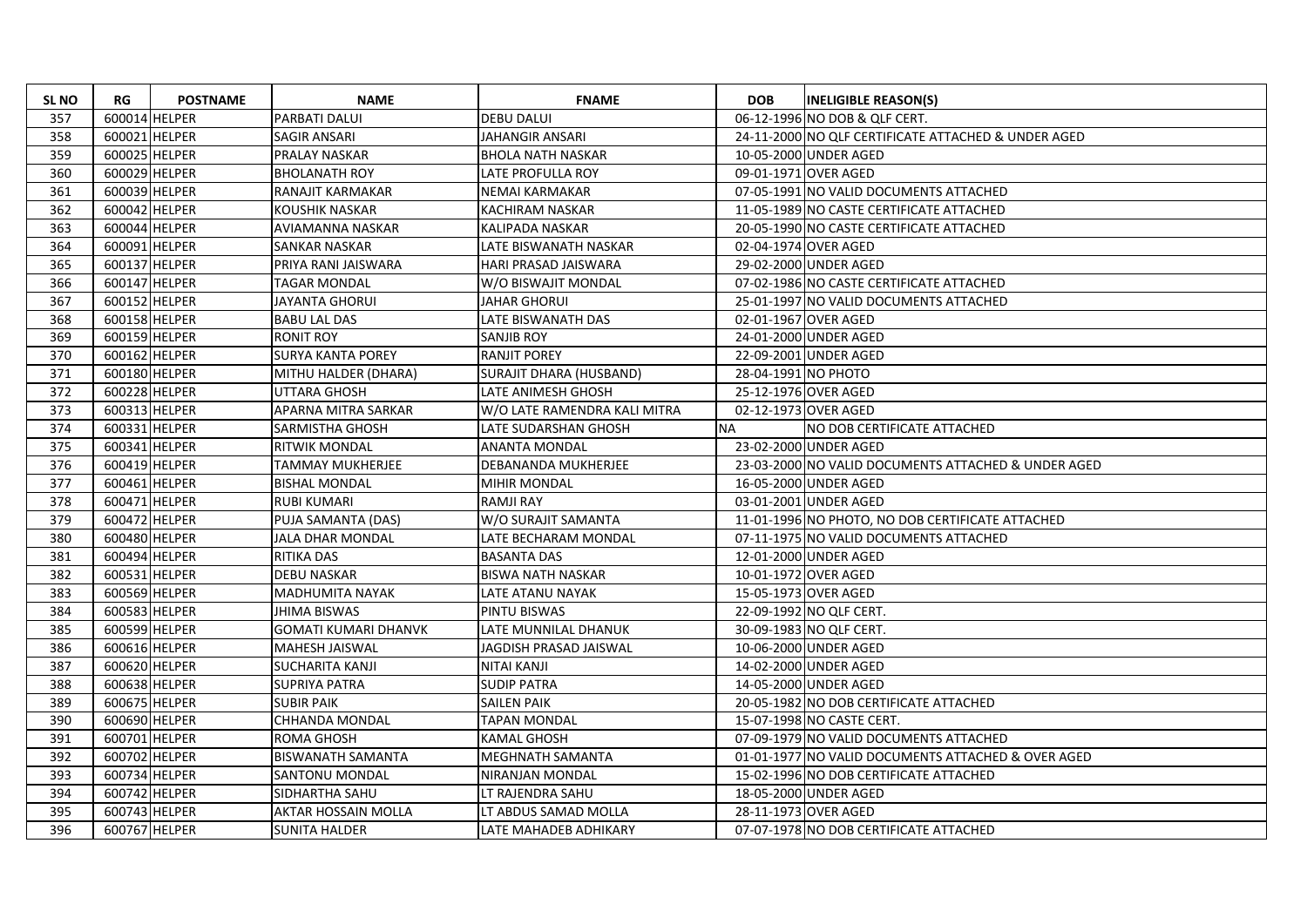| <b>SL NO</b> | RG            | <b>POSTNAME</b> | <b>NAME</b>                | <b>FNAME</b>               | <b>DOB</b>         | <b>INELIGIBLE REASON(S)</b>                                          |
|--------------|---------------|-----------------|----------------------------|----------------------------|--------------------|----------------------------------------------------------------------|
| 397          |               | 600775 HELPER   | HASIBUR RAHAMAN LASKAR     | MOZAMMEL HAQUE LASKAR      |                    | 08-01-2000 UNDER AGED                                                |
| 398          |               | 600795 HELPER   | <b>BAISAKHI PAL</b>        | W/O SOUMENDRA PAL          |                    | 21-04-1994 NO CASTE CERT.                                            |
| 399          |               | 600881 HELPER   | <b>TARAK DUTTA</b>         | LATE JADISH DUTTA          | <b>NA</b>          | NO DOCUMENTS ATTACHED, NO PHOTO                                      |
| 400          |               | 600890 HELPER   | SIMA SHEE (KARAN)          | W/O ASHOKE KR SHEE         |                    | 26-09-1972 OVER AGED                                                 |
| 401          |               | 600893 HELPER   | <b>DEBASISH DAS</b>        | RABINDRA NATH DAS          |                    | 26-12-1977 OVER AGED                                                 |
| 402          |               | 600899 HELPER   | <b>NITESH</b>              | JITENDRA BALMIKI           |                    | 26-10-2001 NO SIGNATURE & NO CASTE CERTIFICATE ATTACHED & UNDER AGED |
| 403          |               | 600932 HELPER   | RIMPA KAYAL                | LATE KARTICK KAYAL         |                    | 23-01-2000 UNDER AGED                                                |
| 404          |               | 600937 HELPER   | <b>BIPLAB KUMAR BISWAS</b> | KANAILAL BISWAS            |                    | 22-02-1997 NO DOB CERTIFICATE ATTACHED                               |
| 405          |               | 600938 HELPER   | <b>ABHIJIT SARKAR</b>      | <b>ANIL SARKAR</b>         |                    | 25-02-1993 NO CASTE CERT.                                            |
| 406          |               | 600945 HELPER   | PAPIA MONDAL               | <b>KRISHNANDU MONDAL</b>   |                    | 15-11-1974 OVER AGED                                                 |
| 407          |               | 600960 HELPER   | <b>SUSMITA HALDER</b>      | <b>SWAPAN SADHUKHAN</b>    |                    | 22-06-1980 NO VALID DOCUMENTS ATTACHED                               |
| 408          |               | 600973 HELPER   | <b>SANGEETA MONDAL</b>     | <b>ASHOK MONDAL</b>        |                    | 13-09-2000 OVER AGED                                                 |
| 409          | 600994 HELPER |                 | <b>SANU NASKAR</b>         | HEMANTA NASKAR             |                    | 18-01-2000 UNDER AGED                                                |
| 410          |               | 600999 HELPER   | <b>SANDIP DAS</b>          | HARALAL DAS                |                    | 16-12-1978 NO VALID DOCUMENTS ATTACHED                               |
| 411          |               | 601003 HELPER   | <b>SUROJIT MISTRY</b>      | <b>NARAYAN MISTRY</b>      |                    | 29-07-2004 NO QLF & DOB CERTIFICATE ATTACHED, UNDER AGED             |
| 412          |               | 601054 HELPER   | TANIYA KHANRA              | <b>GOUTAM KUMAR KHANRA</b> |                    | 06-12-2001 UNDER AGED                                                |
| 413          |               | 601057 HELPER   | <b>SUPRIYO SANTRA</b>      | PANCHU GOPAL SANTRA        |                    | 16-06-2000 UNDER AGED                                                |
| 414          |               | 601063 HELPER   | RITTICKA DUTTA             | SHANKAR DUTTA              |                    | 05-04-2000 UNDER AGED                                                |
| 415          |               | 601068 HELPER   | <b>SANU MONDAL</b>         | <b>DILIP MONDAL</b>        |                    | 05-04-2000 UNDER AGED                                                |
| 416          |               | 601071 HELPER   | SIDDHARTHA NEGEL           | LT SHYAMAL NEGEL           |                    | 20-04-2000 UNDER AGED                                                |
| 417          |               | 601084 HELPER   | PRAVAT HAZRA               | <b>DIPAK HAZRA</b>         |                    | 25-09-1996 NO CASTE CERTIFICATE ATTACHED                             |
| 418          |               | 601094 HELPER   | <b>RUPA HALDER</b>         | W/O PARTHA PRATIM HALDER   |                    | 27-02-1985 NO CASTE CERTIFICATE ATTACHED                             |
| 419          |               | 601117 HELPER   | MUKUL MANNA                | <b>GORA CHAND MANNA</b>    |                    | 02-10-1974 OVER AGED                                                 |
| 420          |               | 601133 HELPER   | TAHERA KHATUN              | SK NOOR MOHAMMAN           |                    | 17-11-1976 OVER AGED                                                 |
| 421          |               | 601137 HELPER   | <b>KISHORE NAYAK</b>       | <b>KRUSHNA NAYAK</b>       |                    | 05-06-1989 NO VALID DOCUMENTS ATTACHED                               |
| 422          |               | 601176 HELPER   | <b>RAKESH MAJHI</b>        | <b>MADAN MAJHI</b>         |                    | 19-11-1984 NO CASTE CERT.                                            |
| 423          |               | 601188 HELPER   | <b>KUNDAN NASKAR</b>       | LATE MADAN NASKAR          |                    | 09-11-1986 NO VALID DOCUMENTS ATTACHED                               |
| 424          |               | 601195 HELPER   | <b>RUPAN PRAMANICK</b>     | RATI KANTA PRAMANICK       |                    | 16-02-2000 UNDER AGED                                                |
| 425          |               | 601206 HELPER   | PALLAB MONDAL              | <b>SWAPAN KR MONDAL</b>    |                    | 31-12-1996 NO CASTE CERTIFICATE ATTACHED                             |
| 426          |               | 601209 HELPER   | <b>BISWAJIT KARMAKAR</b>   | LATE K C KARMAKAR          |                    | 02-02-1973 OVER AGED                                                 |
| 427          |               | 601224 HELPER   | <b>SUJATA GHOSH</b>        | W/O HIRENDRA NATH GHOSH    |                    | 07-06-1979 NO CASTE CERTIFICATE ATTACHED                             |
| 428          |               | 601236 HELPER   | SAYAN MUKHERJEE            | <b>BABLU MUKHERJEE</b>     |                    | 27-05-1996 NO CASTE CERTIFICATE ATTACHED                             |
| 429          |               | 601244 HELPER   | <b>SWAPAN MONDAL</b>       | LATE BADAL CHANDRA MONDAL  |                    | 04-01-1967 NO SIGNATURE & NO DOB CERTIFICATE ATTACHED, OVER AGED     |
| 430          |               | 601259 HELPER   | <b>GANESH MONDAL</b>       | RAMKRISHNA MONDAL          |                    | 20-05-1978 NO CASTE CERTIFICATE ATTACHED                             |
| 431          |               | 601289 HELPER   | <b>SATIKA SANFUI</b>       | <b>SAFIA SANFUI</b>        |                    | 09-08-1986 NO VALID DOCUMENTS ATTACHED                               |
| 432          |               | 601292 HELPER   | <b>SUBRATA DAS SHARMA</b>  | LT SUDHIR SHARMA           |                    | 17-01-1977 OVER AGED                                                 |
| 433          |               | 601300 HELPER   | <b>SANJOY CHAKRABORTY</b>  | <b>SAMIR CHAKRABORTY</b>   |                    | 05-03-1997 NO DOB CERTIFICATE ATTACHED                               |
| 434          |               | 601315 HELPER   | <b>KAUSHIK KHAN</b>        | PROVASH KHAN               | 07-09-1990 NO SIGN |                                                                      |
| 435          |               | 601318 HELPER   | <b>SUMAN NASKAR</b>        | <b>GOPAL NASKAR</b>        |                    | 21-01-1999 NO VALID DOCUMENTS ATTACHED                               |
| 436          |               | 601327 HELPER   | SARASWATI MAHATO           | <b>JIBAOSH MAHATO</b>      |                    | 24-03-1973 NO SIGN, NO CASTE CERT                                    |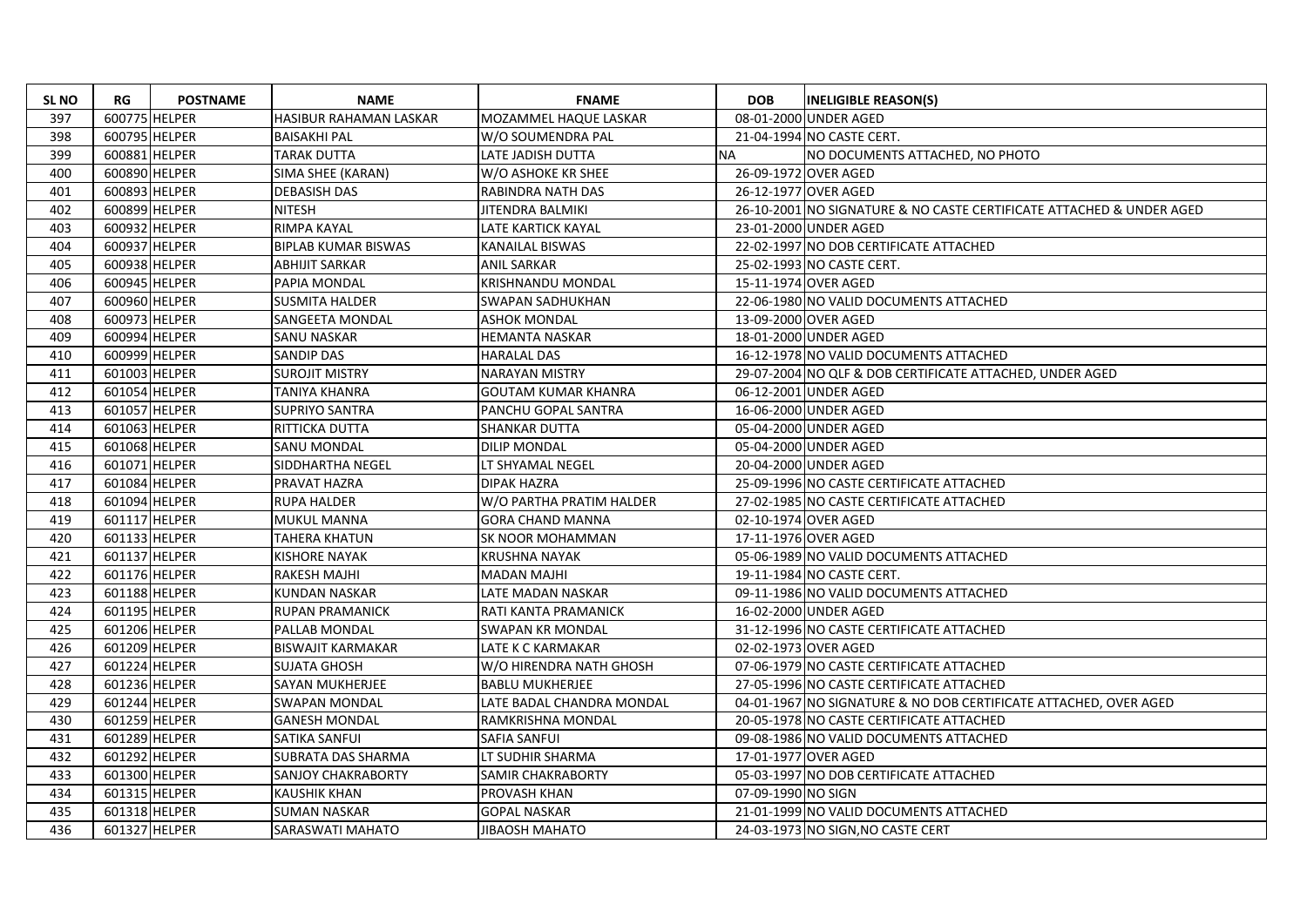| <b>SL NO</b> | RG            | <b>POSTNAME</b> | <b>NAME</b>              | <b>FNAME</b>                 | <b>DOB</b>          | <b>INELIGIBLE REASON(S)</b>                           |
|--------------|---------------|-----------------|--------------------------|------------------------------|---------------------|-------------------------------------------------------|
| 437          | 601334 HELPER |                 | <b>SURAJ KHAN</b>        | <b>ALAUDDIN KHAN</b>         |                     | 01-01-1993 NO VALID DOCUMENTS ATTACHED                |
| 438          | 601336 HELPER |                 | <b>GAGAN PARCHEY</b>     | SHAILENDRA PARCHEY           |                     | 13-07-1987 NO CASTE CERTIFICATE ATTACHED              |
| 439          |               | 301344 HELPER   | <b>SHILA</b>             | <b>RAM CHANDRA</b>           |                     | 05-07-1986 NO CASTE CERTIFICATE ATTACHED              |
| 440          |               | 601349 HELPER   | <b>PARSENJIT MONDAL</b>  | <b>ADHIR MONDAL</b>          | 11-03-1989 7TH PASS |                                                       |
| 441          |               | 500046 MAZDOORR | <b>PAPIA MAJHI</b>       | W/O LAXMI MAJHI              |                     | 10-08-1993 NO CASTE CERTIFICATE ATTACHED              |
| 442          |               | 500050 MAZDOORR | MITHU NASKAR PRAMANICK   | <b>NEMAI PRAMANICK</b>       |                     | 19-11-1970 OVER AGED                                  |
| 443          |               | 500063 MAZDOORR | <b>AVIK GANGULY</b>      | <b>PRADIP GANGULY</b>        | 06-01-1996 NO PHOTO |                                                       |
| 444          |               | 500073 MAZDOORR | <b>ABHIJIT JANA</b>      | ASIT KR JANA                 |                     | 17-09-1977 OVER AGED                                  |
| 445          |               | 500077 MAZDOORR | <b>SK TATTU</b>          | LATE SK SALAUDDIN            |                     | 04-12-1992 NO SIGNATURE                               |
| 446          |               | 500083 MAZDOORR | <b>MONOJ ROY</b>         | LATE CHANCHAL ROY            |                     | 12-07-1996 NO SIGNATURE                               |
| 447          |               | 500089 MAZDOORR | <b>BAPAN NASKAR</b>      | <b>PRODIP NASKAR</b>         |                     | 04-05-2001 UNDER AGED                                 |
| 448          |               | 500107 MAZDOORR | <b>SK SARFARAS ALI</b>   | <b>SK SANOWAR ALI</b>        |                     | 18-04-1989 NO CASTE CERTIFICATE ATTACHED              |
| 449          |               | 500120 MAZDOORR | <b>UJJWAL DAS</b>        | PRASANTA DAS                 |                     | 17-03-1993 NO VALID DOCUMENTS ATTACHED                |
| 450          |               | 500132 MAZDOORR | <b>SOURAV DAS</b>        | PRASANTA DAS                 |                     | 11-04-2000 NO VALID DOCUMENTS ATTACHED & UNDER AGED   |
| 451          |               | 500165 MAZDOORR | <b>BIKRAM MALLICK</b>    | <b>BHIKHARI MALLICK</b>      |                     | 01-01-1989 NO QLF CERTIFICATE ATTACHED                |
| 452          |               | 500170 MAZDOORR | <b>SOUMEN BERA</b>       | MANJU BERA MOTHER            |                     | 09-07-1998 NO QLF CERTIFICATE ATTACHED                |
| 453          |               | 500187 MAZDOORR | <b>KONIKA DEY</b>        | W/O SANDEEP DEY              |                     | 01-01-1998 NO DOB CERTIFICATE ATTACHED                |
| 454          |               | 500217 MAZDOORR | <b>PAROMITA HALDER</b>   | <b>SWAPAN HALDER</b>         |                     | 22-08-1998 NO DOB CERTIFICATE ATTACHED                |
| 455          |               | 500237 MAZDOORR | MINATI MONDAL(DUTTA)     | SANTOSH DUTTA                |                     | 01-01-1974 NO DOB CERTIFICATE ATTACHED & OVER AGED    |
| 456          |               | 500243 MAZDOORR | <b>SAJAL DAS</b>         | <b>PRASANTA DAS</b>          |                     | 23-05-1994 NO VALID DOCUMENTS ATTACHED                |
| 457          |               | 500247 MAZDOORR | NILADRI SEKHAR MONDAL    | <b>GANESH CHANDRA MONDAL</b> |                     | 27-12-1984 NO CASTE CERTIFICATE ATTACHED              |
| 458          |               | 500248 MAZDOORR | <b>BAMBAM THAKUR</b>     | <b>SIKANDAR THAKUR</b>       |                     | 20-04-1993 NO CASTE CERTIFICATE ATTACHED              |
| 459          |               | 500269 MAZDOORR | MRS SUJATA GHOSH         | ANIL KUMAR GHOSH             |                     | 27-02-1966 OVER AGED                                  |
| 460          |               | 500274 MAZDOORR | SWAPAN KUMAR PALSAIN     | LATE RABINDRA NATH PALSAIN   |                     | 20-01-1981 NO DOB CERTIFICATE ATTACHED                |
| 461          |               | 500302 MAZDOORR | RAMESH KUMAR PRASAD      | <b>RAMDYAL MAHATO</b>        |                     | 02-07-1985 NO CASTE CERTIFICATE ATTACHED              |
| 462          |               | 500307 MAZDOORR | <b>MONIKA SANTRA</b>     | W/O TARUN SANTRA             |                     | 03-09-1972 OVER AGED                                  |
| 463          |               | 500314 MAZDOORR | RAMKRISHNA ADDADI        | RAMNA ADDADI                 |                     | 05-10-1997 NO CASTE CERTIFICATE ATTACHED              |
| 464          |               | 500325 MAZDOORR | SOMNATH SENGUPTA         | <b>BASUDEV SENGUPTA</b>      |                     | 24-07-2000 UNDER AGED                                 |
| 465          |               | 500334 MAZDOORR | <b>AMAL DAS</b>          | <b>NARAYAN DAS</b>           |                     | 10-02-1992 NO DOB CERTIFICATE ATTACHED                |
| 466          |               | 500342 MAZDOORR | <b>HRITWIK DAS</b>       | <b>PRADIP DAS</b>            |                     | 27-01-2000 UNDER AGED                                 |
| 467          |               | 500351 MAZDOORR | <b>PRADIP CHANDRA</b>    | ARUNA CHANDRA                |                     | 01-04-1969 OVER AGED                                  |
| 468          |               | 500358 MAZDOORR | <b>PALAS SHAW</b>        | NARENDRA NATH SHAW           |                     | 26-12-1982 NO VALID DOCUMENTS ATTACHED                |
| 469          |               | 500376 MAZDOORR | AMAN LAL DAS             | AMAR LAL DAS                 |                     | 05-01-2000 UNDER AGED                                 |
| 470          |               | 500379 MAZDOORR | <b>BABY ADDADHI</b>      | RAMNA ADDADHI                |                     | 10-04-2000 NO CASTE CERTIFICATE ATTACHED & UNDER AGED |
| 471          |               | 500401 MAZDOORR | <b>SRIKANTA BERA</b>     | <b>BHOLA NATHA BERA</b>      |                     | 05-11-1971 OVER AGED                                  |
| 472          |               | 500406 MAZDOORR | <b>SUBRATA CHOWDHURY</b> | <b>TAPAN CHOWDHURY</b>       |                     | 22-11-1983 NO QLF CERTIFICATE ATTACHED                |
| 473          |               | 500417 MAZDOORR | <b>SK ROHIMUDDIN</b>     | <b>SK TAJUDDIN</b>           |                     | 18-08-2000 UNDER AGED                                 |
| 474          |               | 500449 MAZDOORR | <b>MEGNATH DALUI</b>     | <b>DIPAK DALUI</b>           |                     | 04-03-1993 NO CASTE CERTIFICATE ATTACHED              |
| 475          |               | 500499 MAZDOORR | <b>SK ASIF</b>           | SK ASGAR ALI                 |                     | 30-06-1998 NO VALID DOCUMENTS ATTACHED                |
| 476          |               | 500544 MAZDOORR | <b>KUNAL MONDAL</b>      | <b>BRAJEN MONDAL</b>         |                     | 02-11-1993 NO VALID DOCUMENTS ATTACHED                |